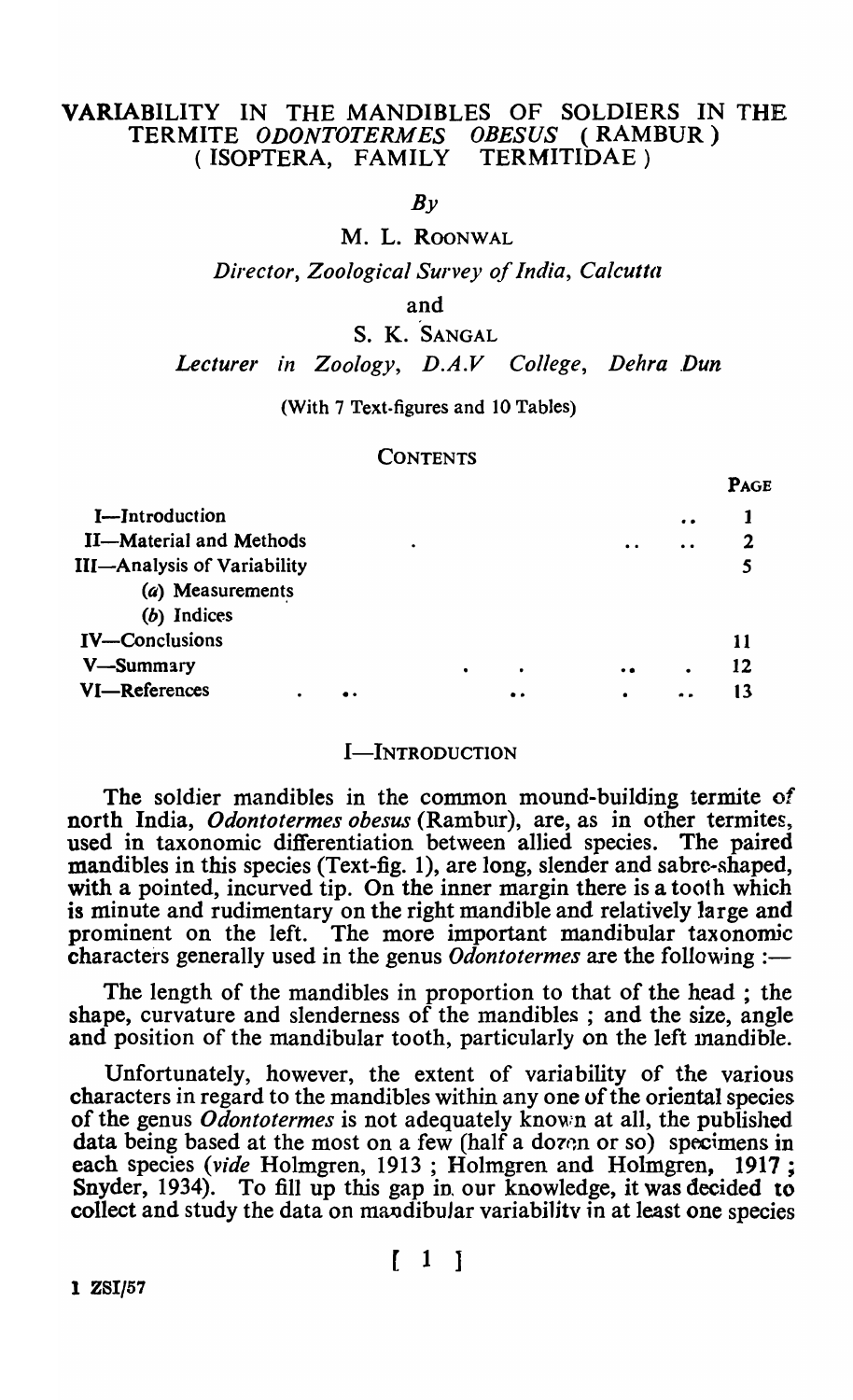to start with, and the common species, *Odontotermes obesus* (Rambur), was selected for this purpose. The results of the measurements and the anaJysis of several characters in three-different populations, totalling 200 individuals, are presented here.

The three Tables 1, 2 and 3 (not those included in this paper), containing the *original* detailed data on measurements, etc., have been deposited in the library of the Forest Entomology Branch, Forest Research Institute, Dehra Dun.

Acknowledgements.—We are indebted to Dr. K. R. Nayar, the Statistician, Forest Research Institute, Dehra Dun, for his kind assistance in the statistical analysis of the data.

#### II-MATERIAL AND METHODS

Three population samples of 100, 50 and 50 individual soldiers respectively for each of the three separate populations studied, *viz.,* I, II and III, were obtained from three different mounds in the vicinity of Dehra Dun (in the western sub-Himalayan region of Uttar Pradesh,  $cc. 600$  metres above sea-level)  $-$  two from the New Forest Estate and one from the Jhajra Forest, as follows :-

Population I (IOO soldiers): From Champion Block No. 52, in Demonstration Area, chir pine forest, New Forest Estate. 3. iv. 1955.

Population II (50 soldiers) : From Sample Plot No. 75 in Demonstration Area, chir pine forest, New Forest Estate. 24. vii. 1955.

Population III (50 soldiers) : Jhajra Forest (Dehra Dun Forest Division). 2. viii. 1955.

For each individual soldier the following nine measurements and four indices were taken  $:=$ 

#### (a) Measurements

- 1. Length of head-capsule.
- 2. Width of head-capsule.
- 3. Minimum length of mandible.
- 4. Inner length of mandible.
- *5.* Maximum mandibular curvature.
- 6. Mandibular tooth distance.
- 1. Width of mandible in level of tooth.
- 8. Length of mandibular tooth.
- 9. Tooth-angle. (Measured only for the left mandible.)

#### (b) *Indices*

- 1. Head-Mandible Index (A).
- 2. Head-Mandible Index (B).
- 3. Mandibular Tooth Index (A).
- -4. Mandibular Tooth Index (B).

The measurements were taken under the magnification of a stereobinocular microscope and with the aid of an eye-piece micrometer. For the tooth-angle, which presented considerable difficulty in measuring with accuracy direct from the specimen, an enlarged camera-lucida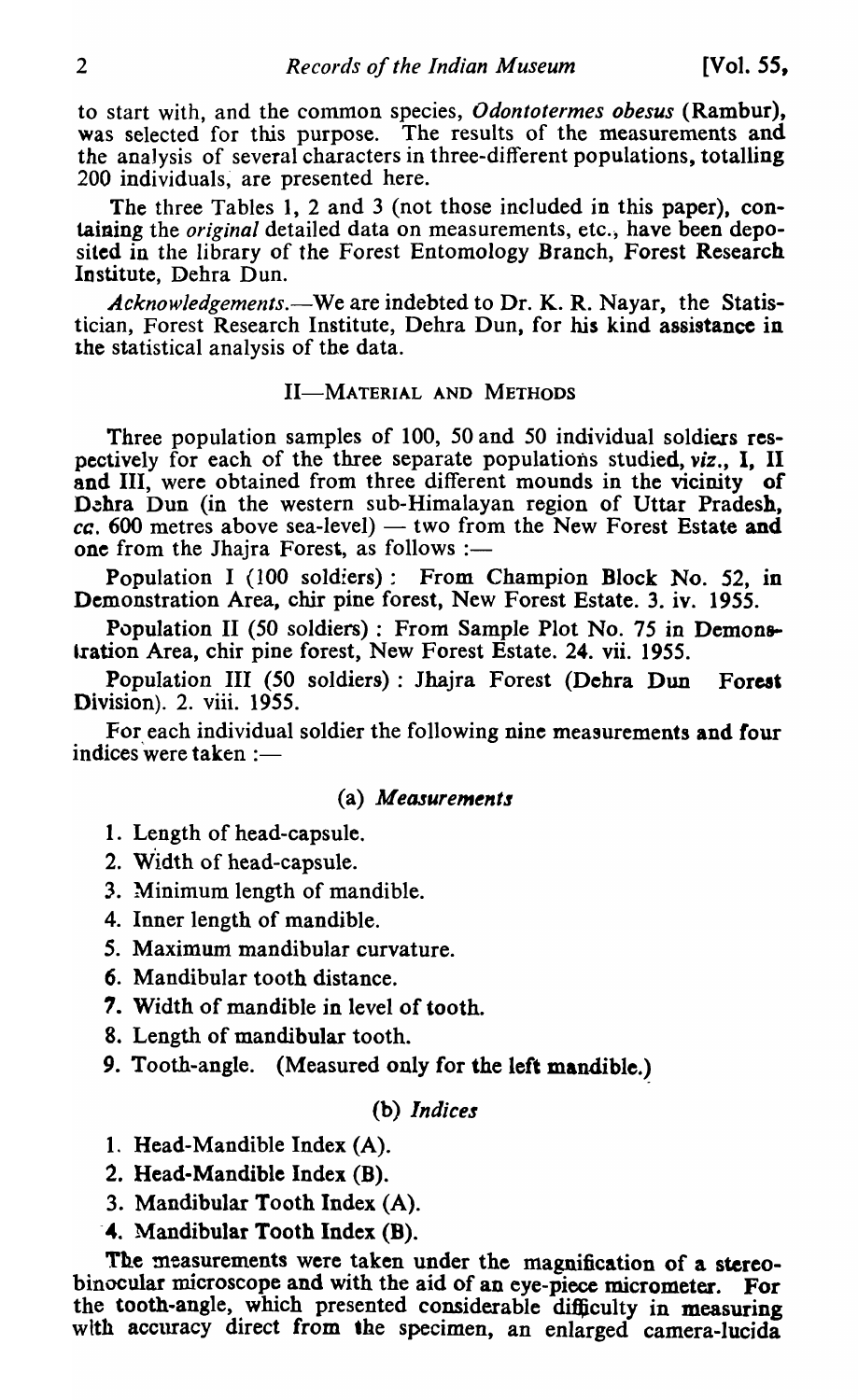sketch of the relevant portion of the mandible was first made for each individual, and the angle measured on the drawing.

The exact definitions of these measurements and indices are given below (also vide Text-fig. 1) :-



TEXT-FIG. 1.—Mandibles of Odontotermes obesus (Rambur), soldier caste, in dorsal view, to show the method of measuring the various characters in regard to size.

 $(a)$ . Left mandible.  $(b)$ . Middle portion of left mandible enlarged to show the tooth. (c). Right mandible.  $(d)$ . Middle portion of right mandible enlarged to show the tooth.

a.p., anterior mandibular process;  $ax$ , apex of mandible; i.m., inner mandibular  $\mathbf{margin}$ ; o.m., outer mandibular margin; o.c., outer mandibular condyle; t., tooth. (For other lettering, see text.)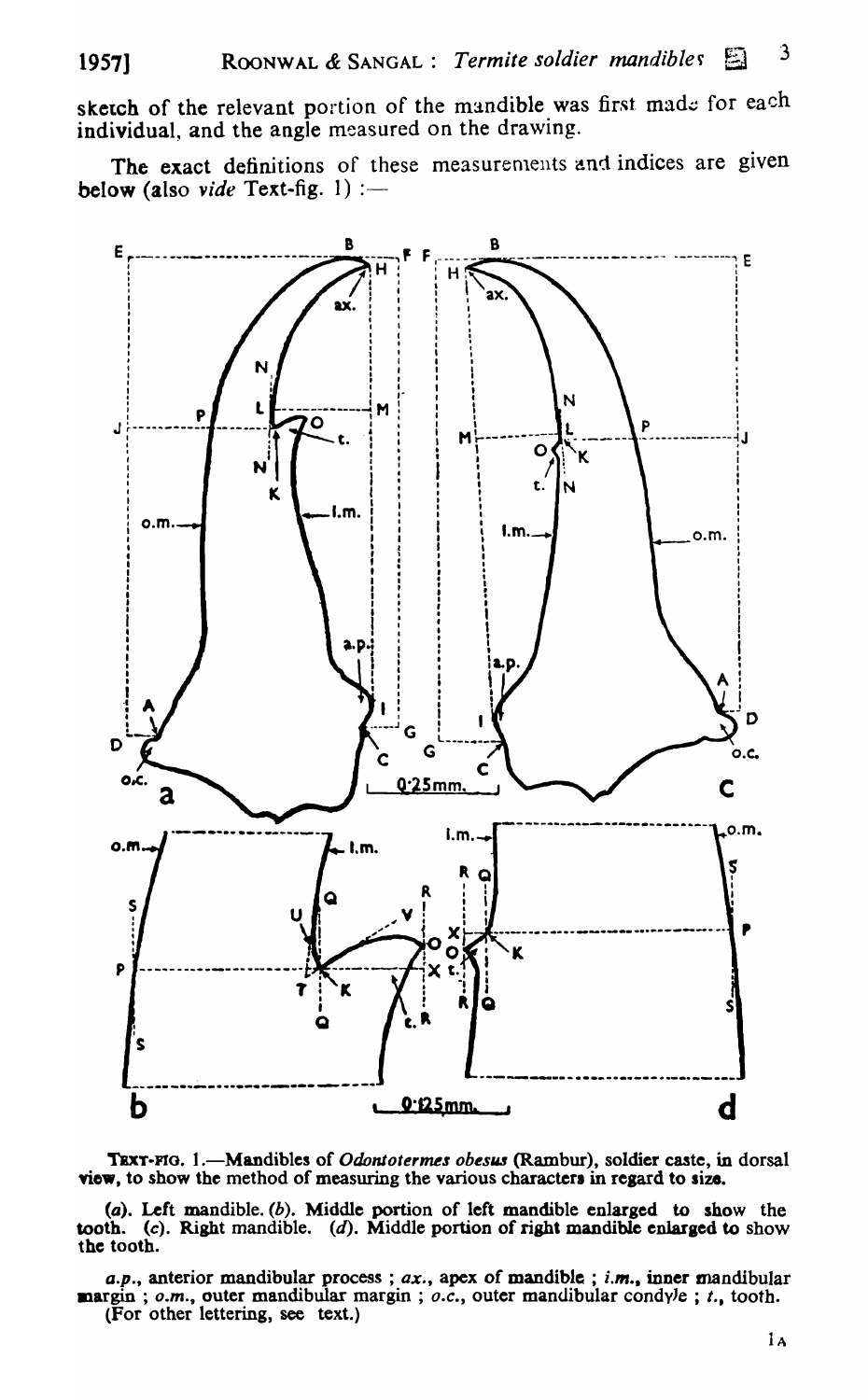*Definitions of measurements and indices of head-capsule of termites,*  especially Odontotermes obesus *(Rambur)* (Text-fig. 1).

## (c) MEASUREMENTS

1. Length of hea*i*-capsule to lateral base of mandible.

*Definition:* Distance between the two parallels marking the hindmost margin of the head-capsule and the external articulations of the mandibles.

- 2. Maximun width of head-capsule.
	- *Definition:* Distance between the two parallels marking the outermost lateral margins of the head-capsule (including. the compound eyes when present). (Separate measurements to be taken for the right and the left mandibles.)
- *3. Maximum length of mandible* (Text-figs. *la, c;* line D-E).

*Definition*: Distance DE between the two parallels, AD and BE, marking the notch A at the upper base of the outer mandibular condyle and the most distal point B of mandible.

4. *Inller length of mandible* (Text-figs. *la, c* ; line G-F).

*Definition*: Distance GF between the two parallels, CG and BF. marking the base (innermost proximal point)  $C$  of the anterior molar process and the most distal tip B of the mandible.

- *5. Maximum mandibular curvature* (Text-figs. la, *c* ; line L-M).
	- *Definition:* Greatest perpendicular distance between the two parallels NN and HI, marking the point L of maximum curvature of the inner edge of the mandible and the most projecting point I of the anterior molar process of mandible to the apex H of the mandible.

6. Af *andibular tooth distance from the distal tip* (Text-figs. 1 *a, c ;*   $line E-J$ ).

*Definition* : Distance between the two parallels JK and BE marking. the distal point K of the origin of tooth from the inner edge of tIle mandible and the most distal point B of the mandibular blade.

*7. Width of mandible in level of mandibular tooth* (Text-figs. *la-d;*  line K-P).

- *Definition*: Distance between the two parallels QQ and SS mark<sup>\*</sup> ing the distal point K of the origin of mandibular tooth from the mandibular blade and the farthest edge P of the outer surface of the mandible in that leve1.
- 8. *Length of the mandibular tooth* (Text-figs. Ib, *d* ; line K-X).
	- *Definition:* Distance between the two parallels QQ and RR marking the distal point  $K$  of the origin of the mandibular tooth from the mandibular blade and the farthest tip  $O$  of the tooth.
- 9. *Tooth-angle* (Text-figs. *Ib* ; angle UTV).
	- *Definition:* Angle in the *left* mandible between the two lines, *viz.*  UT (marking the backward projection from the innermost margin of the mandible just distal to the mandibular tooth) and TV (marking the backward projection from the proximal margin of the tooth). (In the right mandible the tooth is too small for the accurate measurement of the tooth angle).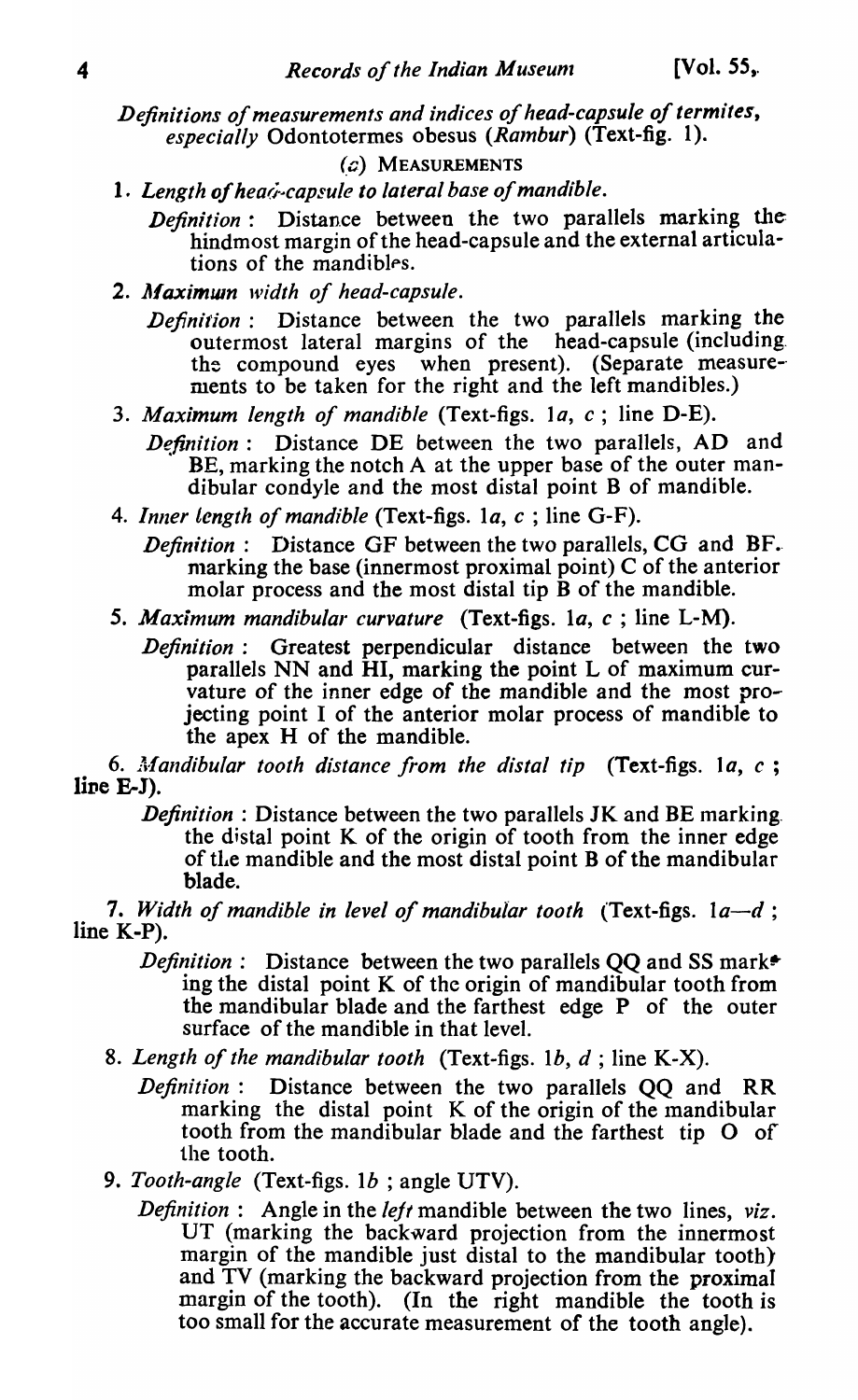(b) INDICES

1 *Head-Mandible Index (A).* 

*Definition:* Minimum length of mandible / Length of headcapsule to the lateral base of mandible.

2. *Head-Mandible Index* (B).

*Definition:* Minimum length of mandible / Maximum width of head-capsule.

3. *Mandibular Tooth Index* (A).

*Definition* : Mandibular tooth distance from distal tip of mandible *i* Inner length of mandible.

4. *Mandibular Tooth Index* (B).

*Definition:* Length of mandibular tooth / Width of mandible in level of mandibular tooth.

# III-ANALYSIS OF VARIABILITY

# (Text-figs. 2-7 ; and Tables 1-10)

The data for each of the three population samples,  $N_{0.3}$ . I--III, were analysed, the various statistical constants obtained and their significance tested. The results are given below\_ It is interesting to note that in .almost all the characters studied, the means were significantly different for each population sample.

# (a) MEASUREMENTS (Tahles 1-3 ; and 6-8)

The measurements were analysed separately for the following three categories :-

 $(A)$ . Head-capsule. (B). Left mandible. (C). Right mandible.

# (A). *Head-capsule* (Tables 1 and 6)

1. Length of head-capsule (Text-fig. 2).—It varied from 1261-1692 [1. The mean values for each population,  $viz.$ , 1388<sup> $\cdot$ </sup>2, 1510 $\cdot$ 6 and 1587 $\cdot$ 3 $\mu$ were significantly different from one another at 0.1 per cent level of probability, the order being III>II>I. The standard deviations of the means were not significantly different at 5 per cent level of probability.

2. *Width of head-capsule* (Text-fig. 3).—It varied from  $1087-1385 \mu$ . The mean values, 1176 $\cdot$ 0, 1309 $\cdot$ 5 and 1328 $\cdot$ 0  $\mu$ , were significantly different at 0.1 per cent level of probability, the order being  $III > II > I$ . The standard deviations of the means were not significantly different at 5 per cent level of probability.

# (B). *Left-mandible* (Tables 2 and 7)

1. Minimum length.—It varied from  $865-1020 \mu$ . The mean values, 912.2, 958.3 and 988.7  $\mu$ , were significantly different at 0.1 per cent level of probability, the order being  $\text{III} > \text{II} > \text{I}$ . The standard deviations of the means were significantly different at 5 per cent level of probability.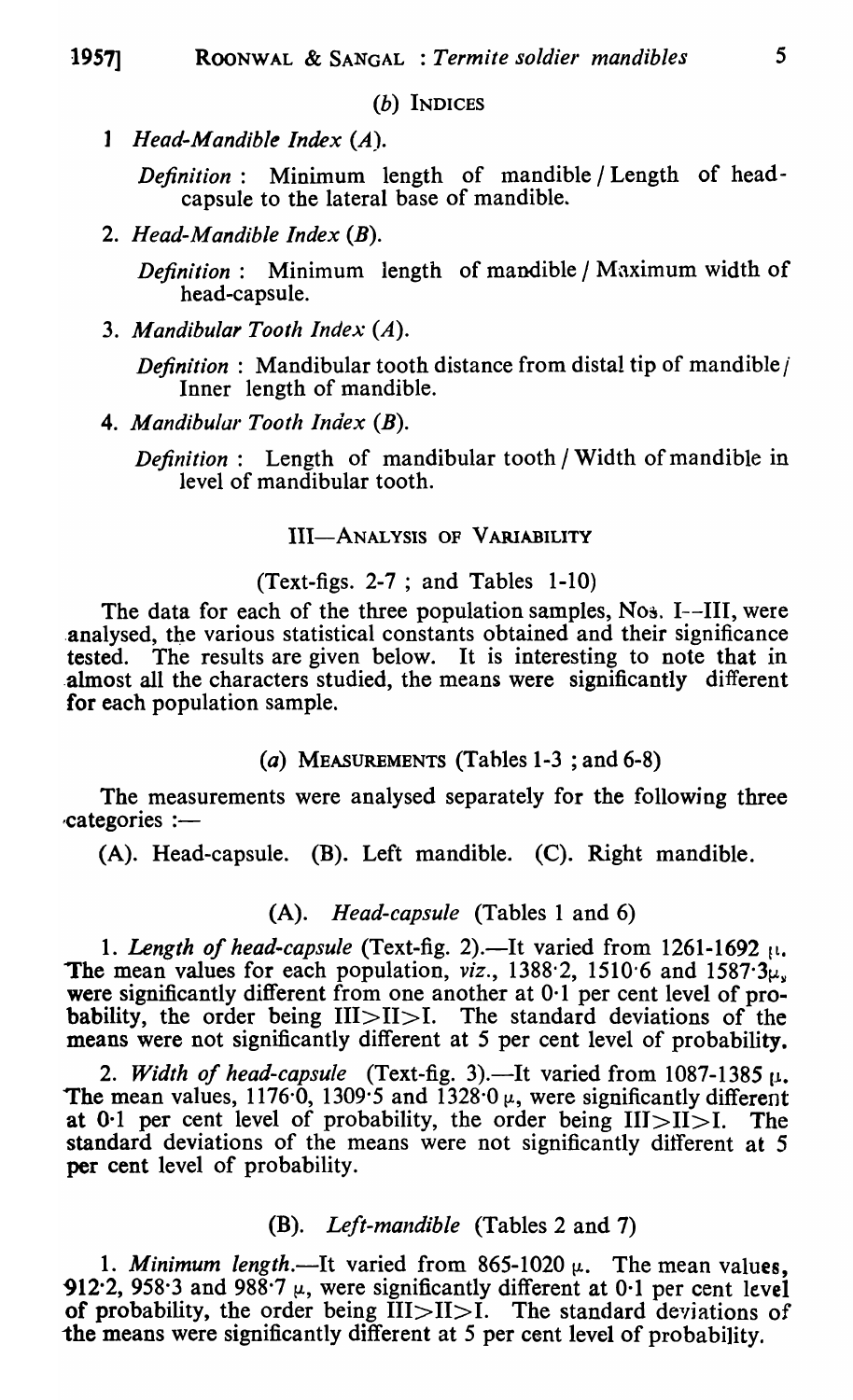

TEXT-FIG. 2.- Graph to show variation in the "length of head-capsule" of soldiers of Odontotermes obesus in three population samples, I, II and III, from Dehra Dun.

2. Inner length (Text-fig. 4).—It varied from 827-1000  $\mu$ . The mean values, 861.1, 915.8 and 944.9  $\mu$ , were significantly different at 0.1 per cent level of probability, the order being  $III > II > I$ . The standard deviations of the means were significantly different at 5 per cent level of probability.



TEXT-FIG. 3.-Graph to show variation in the "width of head-capsule" of soldiers of Odontotermes obesus in three population samples, I, II and III, from Dehra Dun.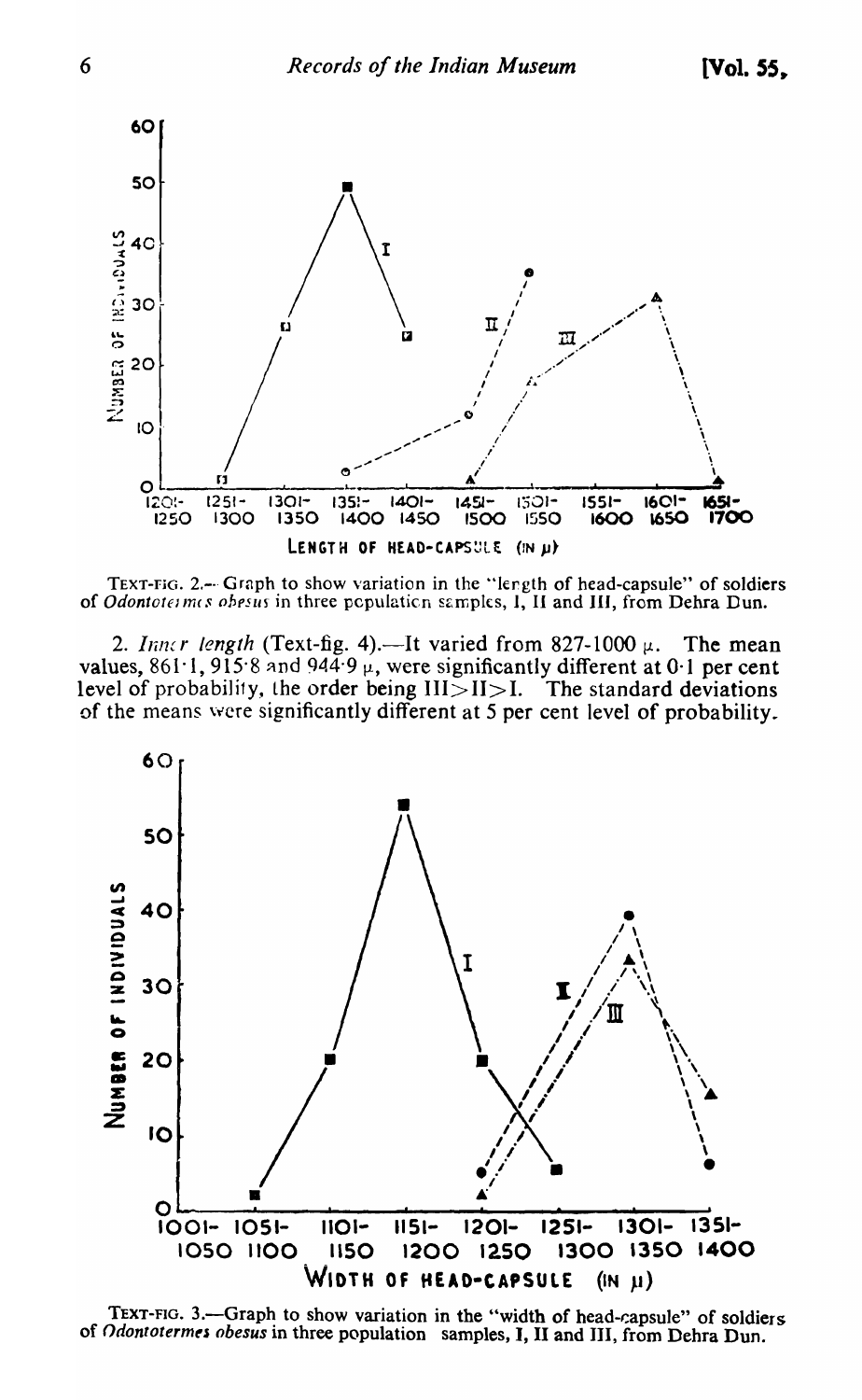

TEXT-FIG. 4.—Graph to show variation in the "inner length of left mandible" of soldiers of Odontotermes obesus in three population samples, I, II and III, from Dehra Dun.

3. Maximum mandibular curvature.—It varied from 96-163  $\mu$ . The mean for population No. I (129.3  $\mu$ ) was significantly different from those for population Nos. II and III (139.9 and 142.0  $\mu$  respectively) at 0.1 per cent level of probability, but the latter two were not significantly different from each other. The order was  $III$   $II > I$ . The standard deviations of the three means were not significantly different at 5 per cent level of probability.



TEXT-FIG. 5.—Graph to show variation in the "mandibular tooth distance" (distal tip of mandible to base of tooth) in the left mandible of soldiers of Odontotermes abesus in three population samples, I, II and III, from Dehra Dun.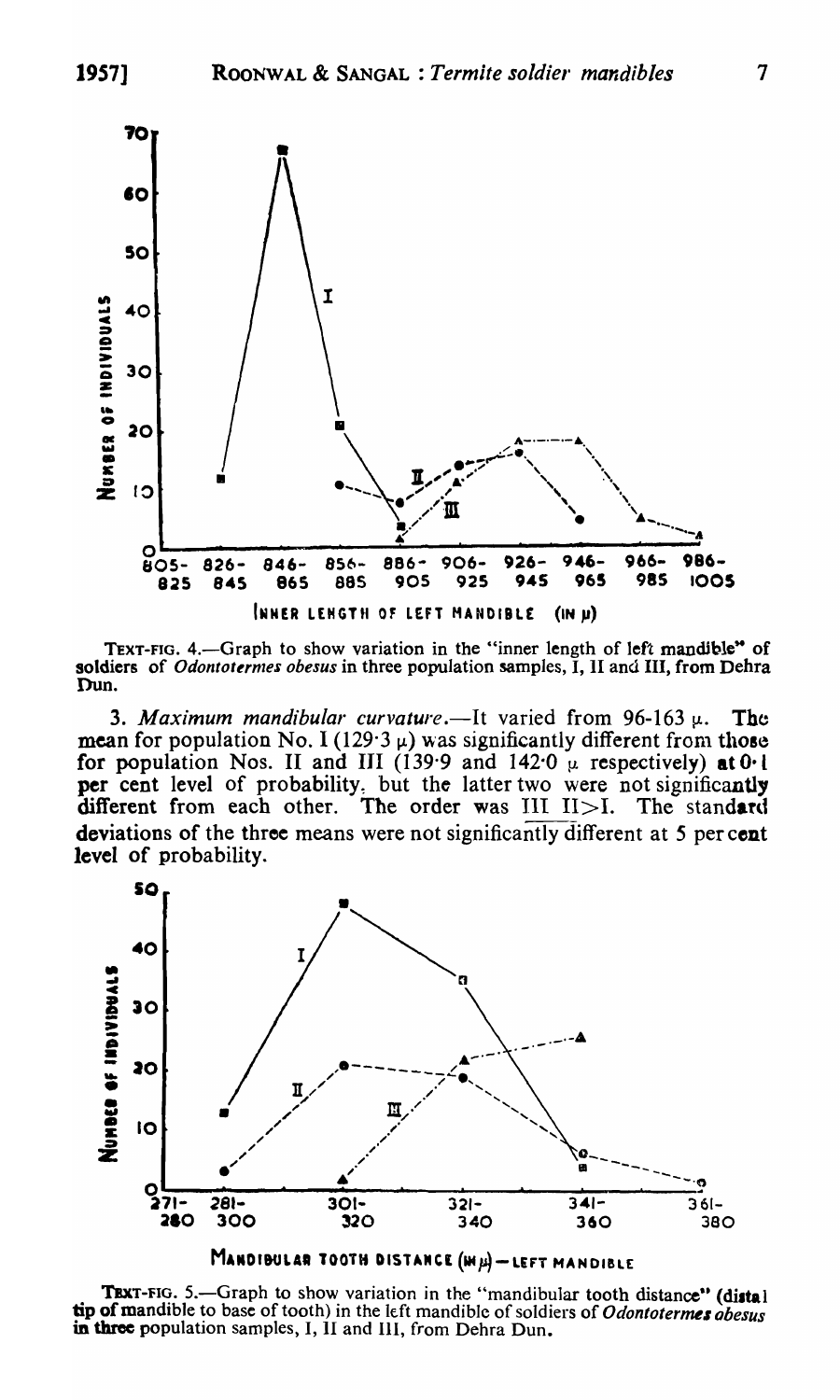4. *Mandibular tooth distance* (Text-fig. 5). -It varied from 286-367  $\mu$ . The mean for population No. III (336  $\overline{1}$   $\mu$ ) was significantly different from the means of population Nos. I and II (314·1 and  $318.5 \mu$  respectively) at  $0.1$  per cent level of probability but the latter two were not significantly different from each other. The order was III>II I. The standard deviations were significantly different from one another at 5 per cent level of probability.

5. Width in level of tooth.— It varied from 96-163  $\mu$ . The mean of population No. I (117.6  $\mu$ ) was significantly different from the means of population Nos. II and III (137.5 and 133.3  $\mu$  respectively) at 0.1 per cent level of probability, but the latter two were not significantly different from each other. The order was II  $III > I$ . The standard deviations of the means were significantly different from one another at 5 per cent level of probability.

6. *Length of tooth*.—It varied from  $28-61$   $\mu$ . The mean values, 42.7, 46.2 and 55.6  $\mu$ , were significantly different from each other at 0.1 per cent level of probability, the order being  $III > II > I$ . The standard deviations of the means were not significantly different at 5 per cent level of probability.

*7\_ Tooth angle.-It* varied from 50°-86° The mean for population No. I  $(68.5^\circ)$  was significantly different from the means of population Nos. II and III (65.2° and 65.3° respectively) at 1.0 per cent level of probability, but the latter two were not significantly different from each other. The order was  $I > III$  II. The standard deviations of the means were not significantly different from one another at 5 per cent level of probabiJity.

#### (C)\_ *Right mandible* (Tables 3 and 8)

1. *Minimum length*.—It varied from  $827-1000 \mu$ . The mean values, 888.3, 937.5 and 963.6  $\mu$ , were significantly different at 0.1 per cent level of probability, the order being III>II>I. The standard deviations of the means were not significantly different at 5 per cent level of probability.

2. *Inner length*.—It varied from  $885-1020 \mu$ . The mean values. 930.7, 979.3 and 1003.0  $\mu$ , were significantly different at 0.1 per cent level of probability, the order being  $III > II > I$ . The standard deviations of the means were significantly different at 5 per cent level of probability.

3. *Maximum mandibular curvature*.—It varied from  $96-163~\mu$ . The mean for population No. I (122.5  $\mu$ ) was significantly different from the means of population Nos.  $\hat{I}I$  and  $\hat{I}II$  (144 $\hat{I}9$  and 144 $\hat{I}5$  respectively) at 0·1 per cent level of probability, but the latter two were not significantly different from each other. The order was  $II$   $III > I$ . The standard deviations of the means were not significantly different at 5 per cent level of probability.

4. *Mandibular tooth distance*.—It varied from  $346-428 \mu$ . The mean values, 367.0, 389.0 and 407.6  $\mu$ , were significantly different at 0.1 per cent level of probability, the order being  $III > II > I$ . The standard Jeviations of the means were significantly different at 1 per cent level of probability.

5. Width in level of tooth.—It varied from  $115-163 \mu$ . The mean for population No. I (134.3  $\mu$ ) was significantly different from the means for population Nos. II and III (150.4 and 147.4  $\mu$  respectively) at 0.1 per cent tevel of probability, but the latter two were not significantly different from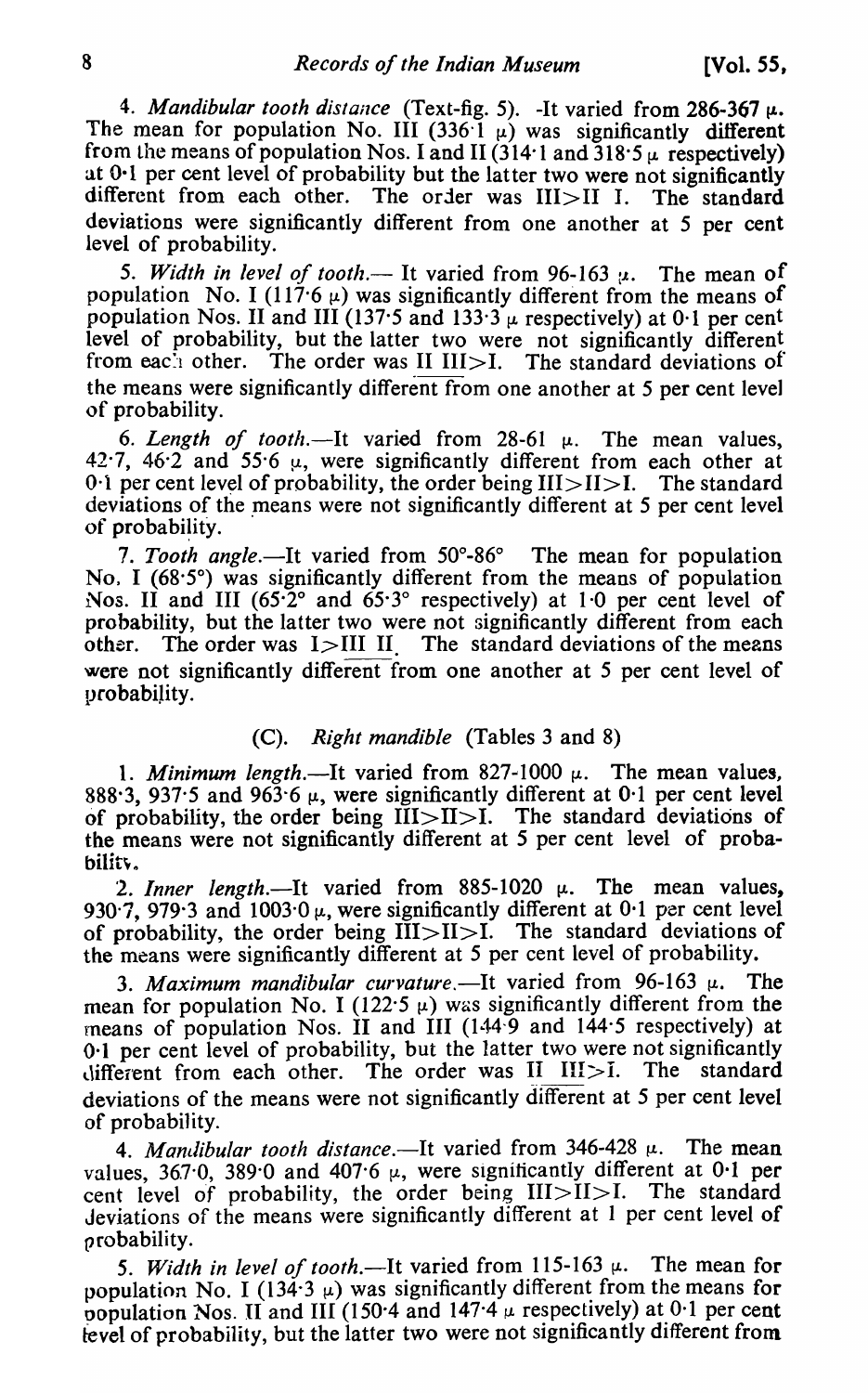each other. The order was II  $III > I$ . The standard deviations of the means were not significantly different at 5 per cent level of probability.

6. Length of tooth.—It varied from  $10\n-20$   $\mu$ . The mean values,  $18\n-1$ , 18.6 and  $17.2 \mu$ , were not significantly different at 5 per cent level of probability. The standard deviations of the means were significantly different at 0·1 per cent level of probability.

# (b) INDICES (Tables 4, 5, 9 and 10)

The indices were calculated and analysed separately for the following  $two$  categories :—

(A) Left mandible. (B) Right mandible.

# (A). *Left mandible* (Tables 4 and 9)

1. *Head-Mandible Index* (A) (Text-fig. 6).—It varied from 0.59-0.70. The means,  $0.657$ ,  $0.636$  and  $0.624$ , respectively for the three population Nos. I-III, were significantly different from one another at  $0.1$  per cent level of probability, the order being  $I > II > III$ . The standard deviations of the means were not significantly different at 5 per cent level of pro. &bability.



TEXT-FIG. 6.—Graph to show variation in the "Head-Mandible Index (A)" (Mini-<br>mum length of mandible/Length of head-capsule to lateral base of mandible) in the left mandible of soldiers of *Odontotermes obesus* in three population samples, I, II and III, from Dehra Dun.

2. *Head-Mandible Index*  $(B)$ . It varied from  $0.68 - 0.83$ . The means, ()'777, 0'733 and 0'744, respectively for the three population Nos. I-Ill. 'Were significantly different from one another at 0·1 per cent level of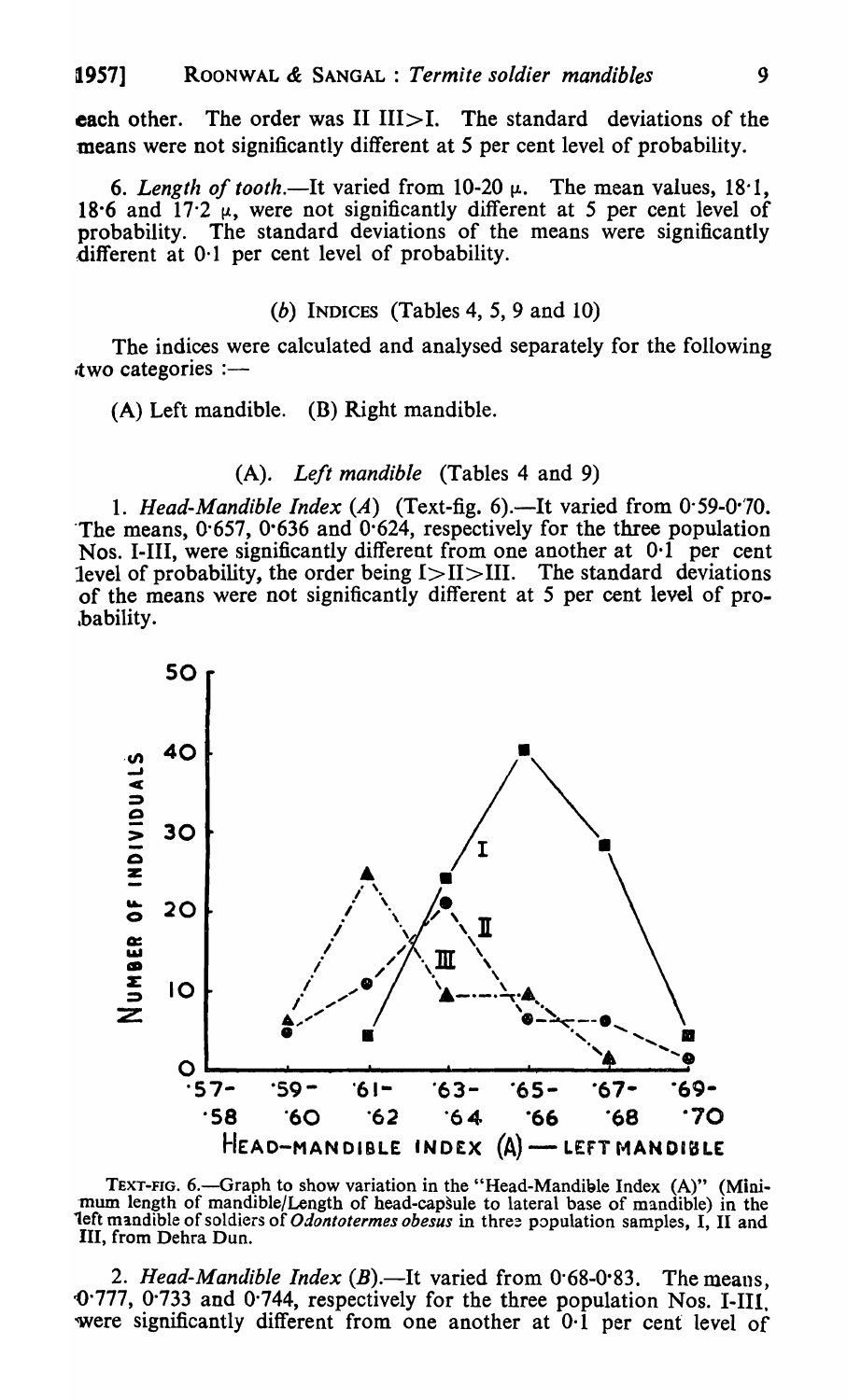probability, the order being  $I > II I > II$ . The standard deviations of the means were not significantly different at 5 per cent level of probability.

3. Mandibular Tooth Index (A) (Text-fig.7).-It varied from 0.32-The means, 0.365, 0.349 and 0.356, respectively for the three  $0.40.$ population Nos. I-III, were significantly different from one another at  $0.1$  per cent level of probability, the order being  $1 > II1 > II$ . The standard deviations of the means were also significantly different from one another at 1 per cent level of probability.





TEXT-FIG. 7.—Graph to show variation in the "Mandibular Tooth Index  $(A)$ "<br>(Mandibular tooth distance from distal tip/Inner length of mandible) in the left<br>mandible of soldiers of *Odontotermes obesus* in three population from Dehra Dun.

4. Mandibular Tooth Index (B).—It varied from  $0.25{\text -}0.50$ . The mean values,  $0.365$ ,  $0.340$  and  $0.421$ , for the three population Nos. I-III respectively, were significantly different from one another at 0.1 per cent level of probability, the order being  $III > I > II$ . The standard deviations of the means were not significantly different at 5 per cent level of probability.

## (B). Right mandible (Tables 5 and 10)

1. Head-Mandible Index  $(A)$ . ---It varied from 0.58-0.72. The mean values,  $0.640$ ,  $0.621$  and  $0.607$ , for the three population Nos. I-III respectively, were significantly different from one another at 0.1 per cent level of probability, the order being  $I > II > II$ . The standard deviations of the means were not significantly different at 5 per cent level of probability.

2. Head-Mandible Index  $(B)$ .—It varied from  $0.65 - 0.83$ . The mean of population No. I ( $0.756$ ) was significantly different from the means of population Nos. II and III (0.716 and 0.726 respectively) at 0.1 per cent level of probability, the order being  $I > II$  III. The standard deviations of the means were not significantly different at 5 per cent level of probability.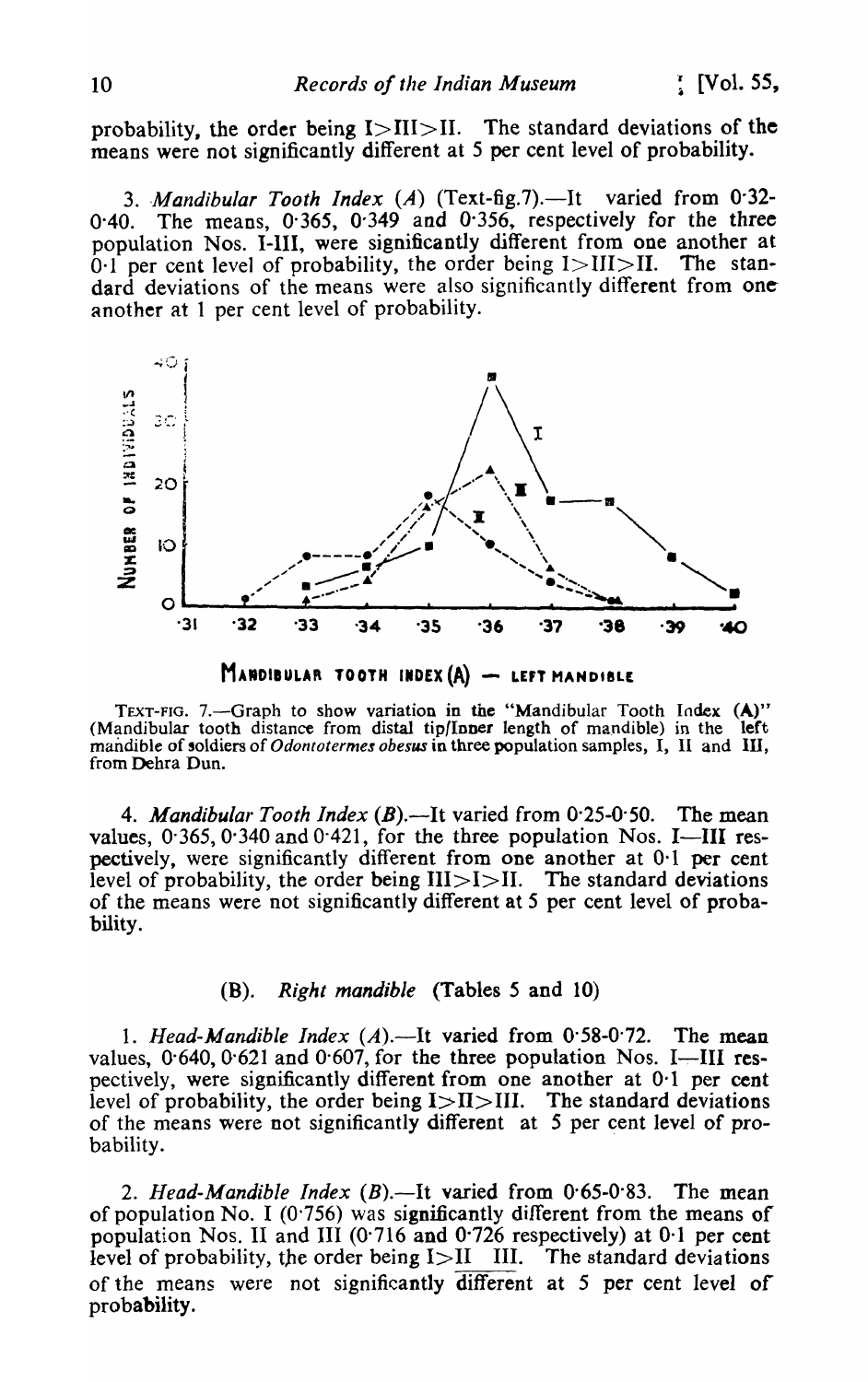**3. Mandibular Tooth Index (A).—It varied from 0.36-0.43. The** mean' of population No. III (0-408) was significantly different from the means of the population Nos. I and II ( $0.395$  and  $0.397$  respectively) at 0·1 per cent level of probability, but the latter two were not significantly different from each other; the order was  $III > II$  I. The standard deviations of the means were significantly different at  $0.1$  per cent level of probability.

4. Mandibular Tooth Index  $(B)$  -It varied from 0.06 0.17. The mean value for the population  $No. I (0.135)$  was significantly different from the means of population Nos. II and III  $(0.123 \text{ and } 0.117 \text{ respectively})$ at 0-1 per cent level of probability but the latter two were not significantly different from each other; the order was  $I > II$  III. The standard deviations of the means were significantly different from each other at  $0<sup>1</sup>$  per cent level of probability.

#### IV-CONCLUSIONS

It will be seen from the data discussed above that the mean values of the various measurements and indices in the three populations, Nos. I, II and III, were in almost all cases significantly different from one another at 0-1 per cent level of probability. The frequency distribution tables and the graphs (Text-figs. 2-7) further show that the peak values in most of the characters differed in the three samples. Considering that each population sample was from a different mound and presumably represented the progeny of a different queen-mother in each case, the above conclusions are not surprising. The pooled results of the three samples may well be taken as representing the variability occurring in *Odontotermes obesus* (Rambur), at any rate in the form occurring in and around Dehra Dun.

The data given here will, we hope, serve as a standard of comparison for the samples of *Odontotermes obesus* from other areas as well as for other species of the genus where the mandibular character, specially the position, size, etc., of the tooth, has been used to differentiate the various species. For *Odonlotermes obesus* the range of some of the significant characters in the Dehra Dun samples are as follows :-

The maximum mandibular curvature of the left mandible is 96-163  $\mu$ (means of the three samples  $129.3 - 142.0 \mu$ ); and for the right mandible 96-163  $\mu$  (means of three samples 122.5-144.9  $\mu$ ).

The mandibular tooth index (A) (which represents the position of the tooth on the mandible) of the left mandible varies from 0·32-0'40 (means of the three samples 0'349-0-365). In other words, the tooth in the left mandible lies at about  $\frac{1}{3\cdot 1} - \frac{1}{2\cdot 5}$  the length of the mandible from the distal end of the latter. In the right mandible the tooth occupies nearly the same position as in the left but tends to shift a little backward (proximally), *i.e.,* towards the middle. Thus, the index varies from 0·36-0'43 (means of the three samples 0'395-0·408). In other words, the tooth in the right mandible lies about  $\frac{1}{2.8} - \frac{1}{2.3}$  the length of the mandible from the distal end of the latter.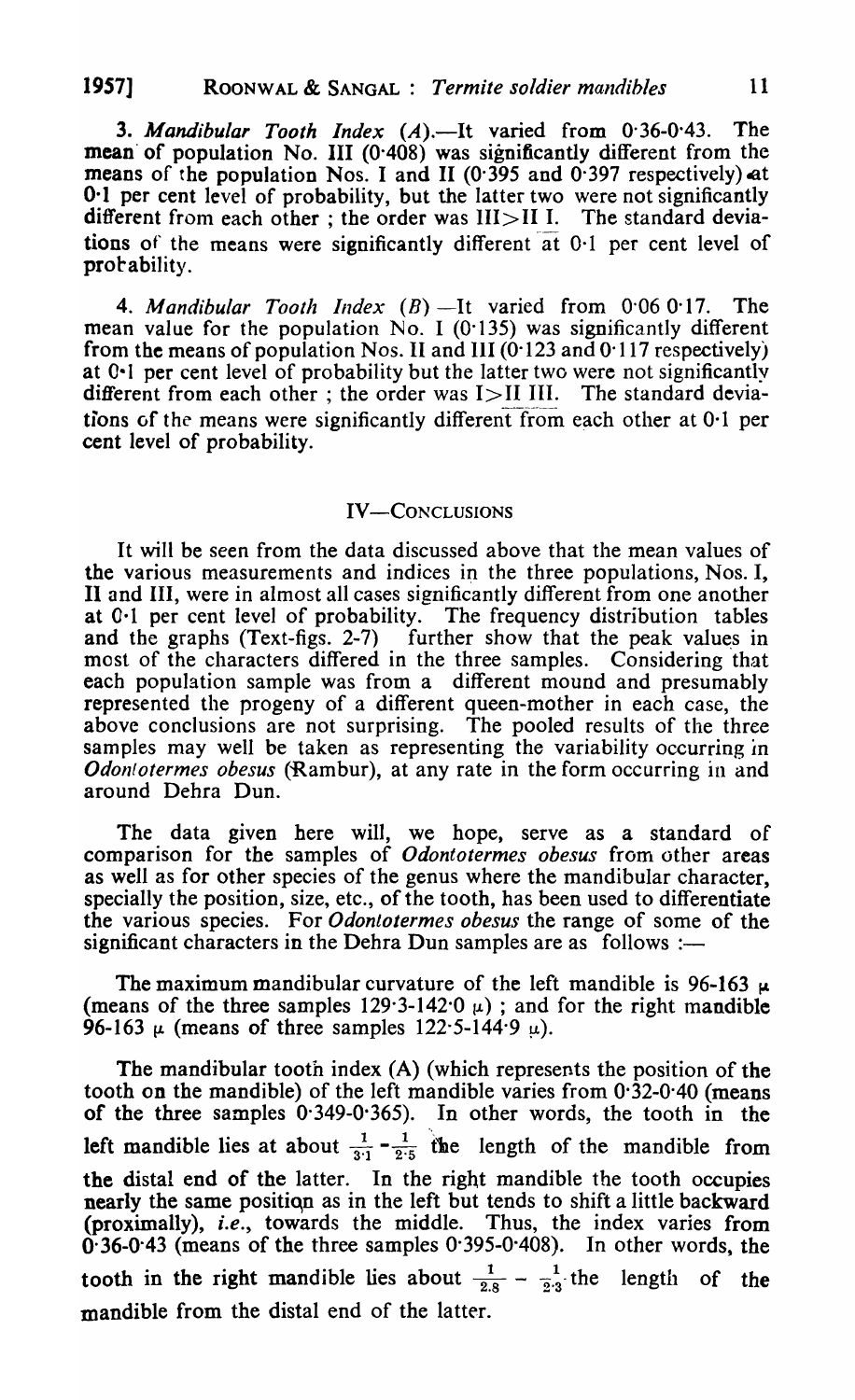Regarding the size of the tooth in relation to the mandibular width, the ratio of mandible-width to tooth-width varies in the left mandible from  $1:0.340$  to  $1:0.421$ , and in the right mandible (where the tooth is minute) from 1 : 0·0234 to 1 : 0·0326.

In the left mandible the tooth sustains an obtuse angle on the mandible, the angle varying from about 50°-86° (means of the three populations  $65.2^{\circ}$ -68.5°). In the right mandible the tooth is too minute for the angle to be measured with any degree of accuracy.

#### V-SUMMARY

1. Variability in respect of the size, etc., of the mandibles of the . soldier caste in *Odontotermes obesus* from Dehra Dun and vicinity, in three population samples, Nos. I, II and III, each from a different colony (mound), was studied. The number of individuals in a sample varied from 50-100. Nine measurements and four indices were studied as  $follows :=$ 

*(a) Measurements:* (i) Length of head-capsule. (ii) Width of headcapsule. (iii) Minimum length of mandible. (iv) Inner length of mandible. (v) Maximum mandibular curvature. (vi) Mandibular tooth distance. (vii) Width of mandible in level of tooth. (viii) Length of mandibular tooth. (ix) Tooth angle (in left mandible).

(b) *Indices*: (i) Head-Mandible Index (A). (ii) Head-Mandible Index (B). (iii) Mandibular Tooth Index (A). (iv) Mandibular Tooth Index (B).

2. The precise definitions of these measurements and indices are provided.

3. The data were analysed statistically.

4. The mean values of the various measurements and indices in the three populations were in almost all cases significantly different from one another at the 1 per cent level of probability.

5. The inner length of mandible ranged from 827-1000  $\mu$  for the left mandible and 885-1020  $\mu$  for the right one.

6. The maximum mandibular curvature ranged from 96-163  $\mu$  in the left mandible and the same range applied to the right one.

7. The mandibular tooth distance (the distance between the base of the tooth and the distal tip of the mandible) ranged from 286-367  $\mu$  in the left mandible (where the tooth is large) and from 346-428  $\mu$  in the right mandible.

8. The "Head-Mandible Index (A)" (Minimum length of mandible/ Length of head-capsule to lateral base of mandible) ranged from 0.59-0.70 for the left mandible and 0.58-0.72 for the right one.

9. The "Mandibular Tooth Index (A)" (Mandibular Tooth distance from distal tip of mandible / Inner length of mandible) ranged from 0·32- 0.40 in the left mandible and  $0.36 - 0.43$  in the right one. In other words,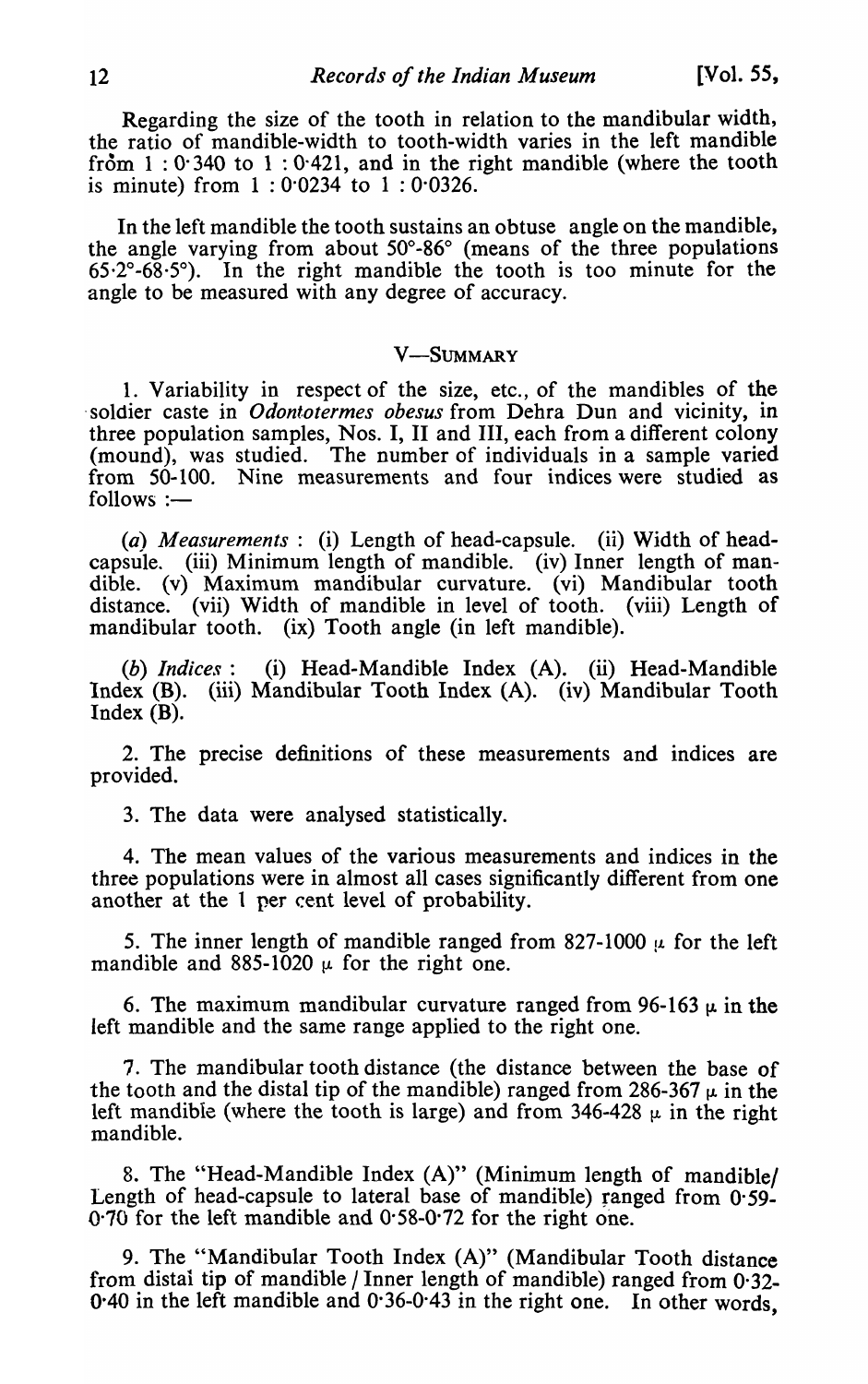from the distal tip of the mandible, the tooth lies at  $\frac{1}{3\cdot 1}$  -  $\frac{1}{2\cdot 5}$  the length of the mandible in the left one; and  $\frac{1}{2.8} - \frac{1}{2.3}$  in the right one.

10. The ranges of variability provided in the paper may be taken asrepresenting the variability occurring in the species, at least for the form occurring in and around Dehra Dun.

#### VI-REFERENCES

- HOLMGREN, N. 1913. Termitenstudien. IV. Versuch einer Systematischen Monographie der Termiten der Orientalischen Region.-*Kungl. Sven. Vet. Akad. Handl.,* Uppsaia and Stockholm, 50(2), pp. 1-276, 8 pIs.
- HOLMGREN, K. AND HOLMGREN, N. 1917. Report on a collection of termites from India.—Mem. Dept. Agric. India (Ent. Ser.), Calcutta, 5(3), pp. 137-171.
- SNYDER, T E. 1934. New termites from India.—*Indian For. Rec.* (*Ent.*), New Delhi,  $20(11)$ , pp. 1-28.
- TABLE *I.-Summary of measurements (in microns) and their statistical constants of the head-capsule of soldier caste in* Odontotennes obesus *(Rambur) in three different populations, each from a different mound-colony, collected/rom Dehra Dun and vicinity.*

|                   | <b>Total</b>                     | Measurements of head-capsule $(\mu, )$ |                |          |              |                  |        |               |           |  |  |  |
|-------------------|----------------------------------|----------------------------------------|----------------|----------|--------------|------------------|--------|---------------|-----------|--|--|--|
| Population<br>No. | number<br>of<br>indivi-<br>duals | Range                                  | Length<br>Mean | S.E.     | C.V.<br>$\%$ | Range            | Mean   | Width<br>S.E. | C.V.<br>% |  |  |  |
| $\mathbf{I}$      | 100                              | $1261 -$<br>1435                       | $1388 - 2$     | 3.51     | 2.5          | $1087 -$<br>1261 | 1176.0 | 3.64          | $3 - 1$   |  |  |  |
| $\mathbf{I}$      | 50                               | $1385 -$<br>1538                       | $1510-6$       | $6 - 45$ | $3-0$        | $1231 -$<br>1385 | 1309.5 | $5 - 16$      | 2.8       |  |  |  |
| $\mathbf{III}$    | 50                               | $1462 -$<br>1692                       | 1587.3         | 6.12     | 2.7          | $1231 -$<br>1385 | 1328.0 | 5.74          | $3-1$     |  |  |  |

*Note.-S.E.-Standard* Error *ot* Mean. C.V.-Coefficient of Variation.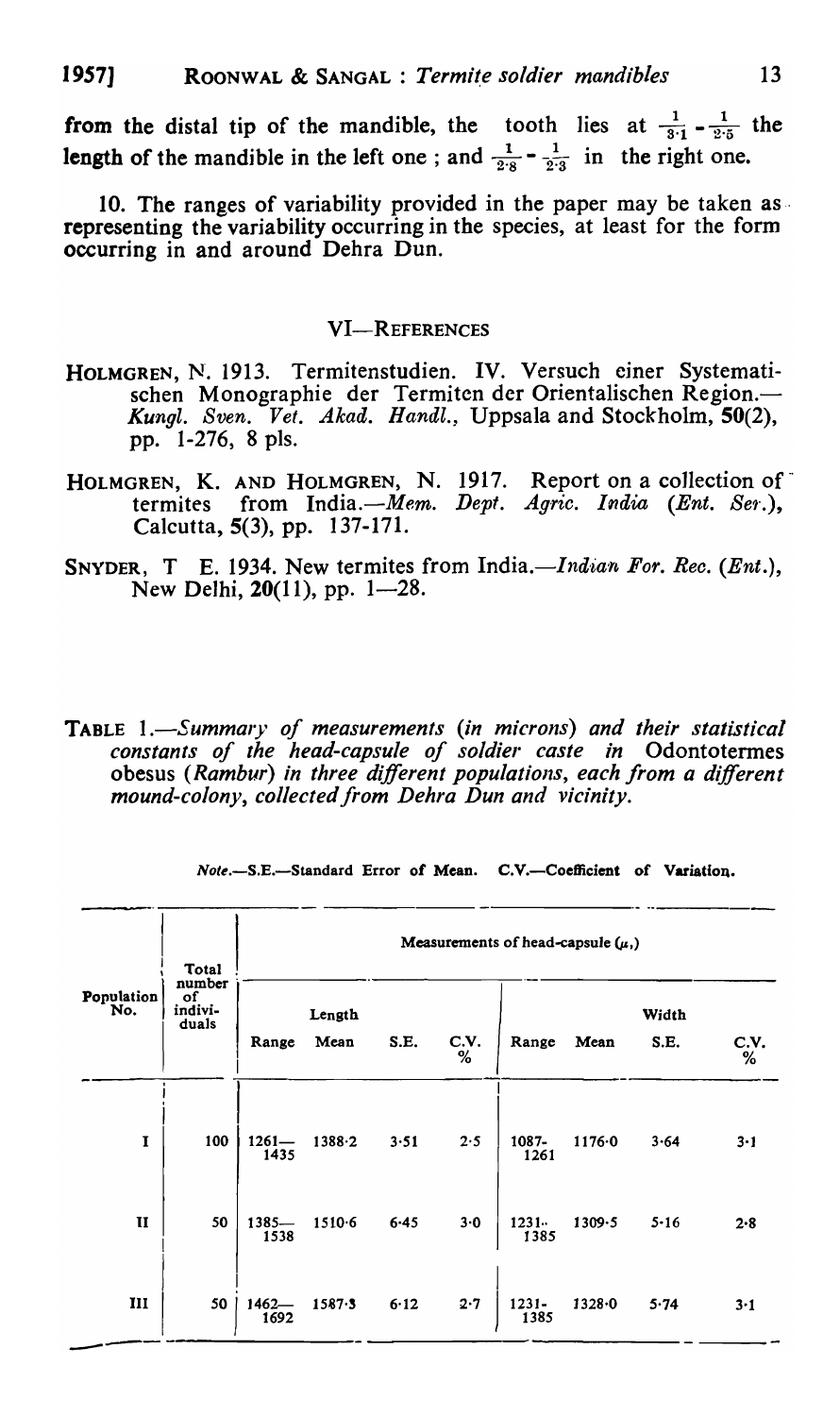# TABLE 2.--Summary of measurements (in microns) and their statistical constants of the left mandibles of soldier caste in<br>Odontotermes obesus (Rambur) in three different populations, each from a different mound-colony, in D vicinity.

Note.-S.E.-Standard Error of Mean. C.V.-Coefficient of Variation.

|                |                                             | Measurements, etc., of left mandible |                |      |              |                |           |      |           |                                 |       |      |              |  |
|----------------|---------------------------------------------|--------------------------------------|----------------|------|--------------|----------------|-----------|------|-----------|---------------------------------|-------|------|--------------|--|
| Population No. | Total number<br>of individuals<br>in sample |                                      | Minimum length |      | Inner length |                |           |      |           | Maximum mandibular<br>curvature |       |      |              |  |
|                |                                             | Range                                | Mean           | S.E. | C.V.<br>%    | Range          | Mean      | S.E. | C.V.<br>% | Range                           | Mean  | S.E. | C.V.<br>$\%$ |  |
|                | 100                                         | $865 - 962$                          | 912.2          | 2.31 | 2.5          | 827-904        | $84 - 1$  | 1.91 | 2.2       | $96 - 154$                      | 129   | 1.33 | 10.3         |  |
| 11             | 50                                          | $918 - 1000$                         | 958.3          | 3.90 | 2.9          | $877 - 959$    | $915 - 8$ | 3.65 | 2.8       | $102 - 163$                     | 139.9 | 1.95 | 9.8          |  |
| III            | 50                                          | 959-1020                             | 988.7          | 2.69 | 1·9          | $ 898 - 1000 $ | 944.9     | 2.95 | 2.2       | $122 - 163$                     | 142.0 | 1.85 | 9.2          |  |

|                |                                            |             |                              |      |      | Measurements, etc., of left mandible |                            |                |             |           |                 |      |                  |                   |                          |    |
|----------------|--------------------------------------------|-------------|------------------------------|------|------|--------------------------------------|----------------------------|----------------|-------------|-----------|-----------------|------|------------------|-------------------|--------------------------|----|
| Population No. | Total number<br>ofindividuals<br>in sample |             | Mandibular tooth<br>distance |      |      |                                      | Width in level<br>of tooth |                |             |           | Length of tooth |      |                  | Tooth angle       |                          |    |
|                |                                            | Range       | M ean                        | S.E. | C.V. | Range                                |                            | Mean S.E. C.V. |             | Range     |                 |      | Mean S.E. $C.V.$ | Range             | Mean S.E. C.V.           | 70 |
|                | 100                                        | $289 - 346$ | 314.1                        | 1.43 | 4.5  | $96 - 135$                           | $117 - 6$                  | $\cdot$ 82     | 7.0         | $28 - 58$ | 42.7            | .59  | 14.0             | $54 - 86^{\circ}$ | $68.5^{\circ}$ 0.69 10.0 |    |
| $\mathbf{I}$   | 50                                         | $286 - 367$ | 318.5                        | 2.45 | 5.4  | $122 - 163$                          | $137 - 5$                  | 1.58           | $8 \cdot 1$ | $41 - 61$ | 46.2            | 1.00 | 15.3             | $53 - 81^{\circ}$ | $65.2^{\circ}$ 0.92 10.0 |    |
| III            | 50                                         | $306 - 347$ | 336·1                        | 1.71 | 3.6  | $122 - 143$                          | 133.3                      | 1.49           | 7.9         | $41 - 61$ | 55.6            | 1.00 | 12.7             | $50 - 79$ °       | $65.3^{\circ}1.04$ 11.3  |    |

[Vol. 55,

 $\overline{1}$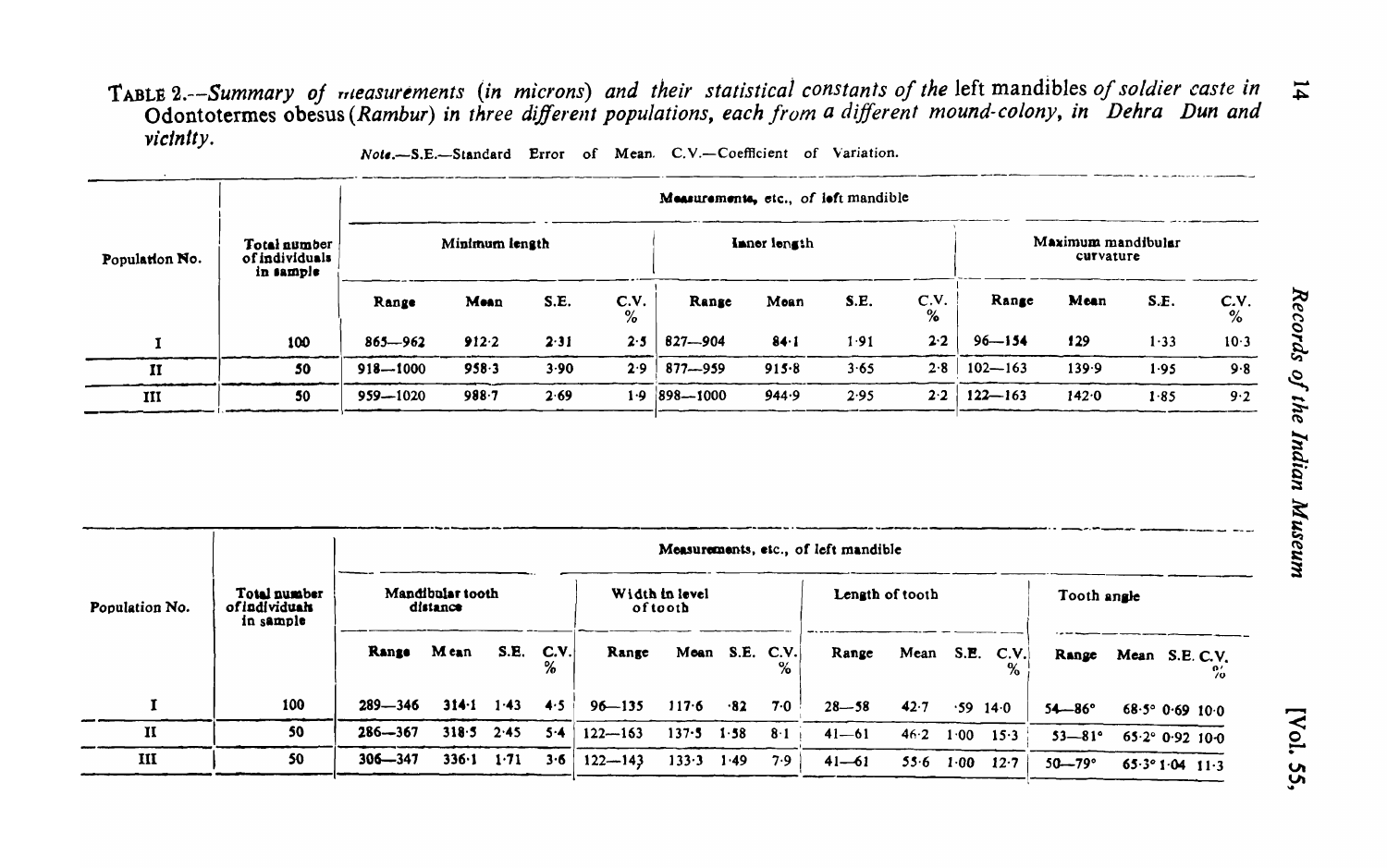TABLE 3.-Summary of measurements (in microns) and their statistical constants of the right mandible of soldier caste in Odontotermes obesus (Rambur) in three different populations, each from a different mound-colony, collected<br>from Dehra Dun and vicinity. (Tooth angle not measured for right mandible, vide Text.)

Note.-S.E.-Standard Error of Mean. C.V.-Coefficient of Variation.

|                |                                         | Measurements, etc., of right mandible |                |      |           |              |              |      |           |                                 |       |      |           |  |
|----------------|-----------------------------------------|---------------------------------------|----------------|------|-----------|--------------|--------------|------|-----------|---------------------------------|-------|------|-----------|--|
| Population No. | Total No. of indi-<br>viduals in sample |                                       | Minimum length |      |           |              | Inner length |      |           | Maximum mandibular<br>curvature |       |      |           |  |
|                |                                         | Range                                 | Mean           | S.E. | C.V.<br>% | Range        | Moan         | S.E. | C.V.<br>% | Range                           | Mean  | S.E. | C.V.<br>% |  |
|                | 100                                     | $827 - 942$                           | 888.3          | 2.28 | 2.6       | $885 - 962$  | 930.7        | 2.03 | 2.2       | $96 - 154$                      | 122.5 | 1.11 | 9.1       |  |
| п              | 50                                      | 898-979                               | 937.5          | 3.29 | 2.5       | 938-1020     | 979.3        | 3.20 | 2.3       | $122 - 163$                     | 144.9 | 1.67 | $8-2$     |  |
| $\mathbf{I}$   | 50                                      | $938 - 1000$                          | 963.6          | 2.66 | 2.0       | $979 - 1020$ | 100.3        | 2.13 | 1.5       | $122 - 163$                     | 144.5 | 1.74 | 8.5       |  |

|                |                                         |               |                              |      |              |             | Moasurements, etc., of right mandible |      |              |            |                 |      |           |
|----------------|-----------------------------------------|---------------|------------------------------|------|--------------|-------------|---------------------------------------|------|--------------|------------|-----------------|------|-----------|
| Population No. | Total No. of indi-<br>viduals in sample |               | Mandibular tooth<br>distance |      |              |             | Width in level<br>oftooth             |      |              |            | Length of tooth |      |           |
|                |                                         | Range         | Mean                         | S.E. | C.V.<br>$\%$ | Range       | Mean                                  | S.E. | C.V.<br>$\%$ | Range      | Mean            | S.E. | C.V.<br>% |
|                | 100                                     | $ 346 - 385 $ | 367.0                        | 1.22 | $3-3$        | $115 - 154$ | 134.3                                 | 0.97 | 7.2          | $10 - -19$ | 18.1            | 0.27 | $15 - 0$  |
| $\mathbf{I}$   | 50                                      | $347 - 408$   | 389.0                        | 2.43 | 4.4          | $143 - 163$ | $150 - 4$                             | 1.36 | 6.4          | $10 - 20$  | 18·6            | 0.50 | 18.9      |
| III            | 50                                      | $388 - 428$   | $407 - 6$                    | 1.56 | 2.7          | $122 - 163$ | $147 - 4$                             | 1.45 | 6.9          | $10 - 20$  | 17.2            | 0.64 | 26.4      |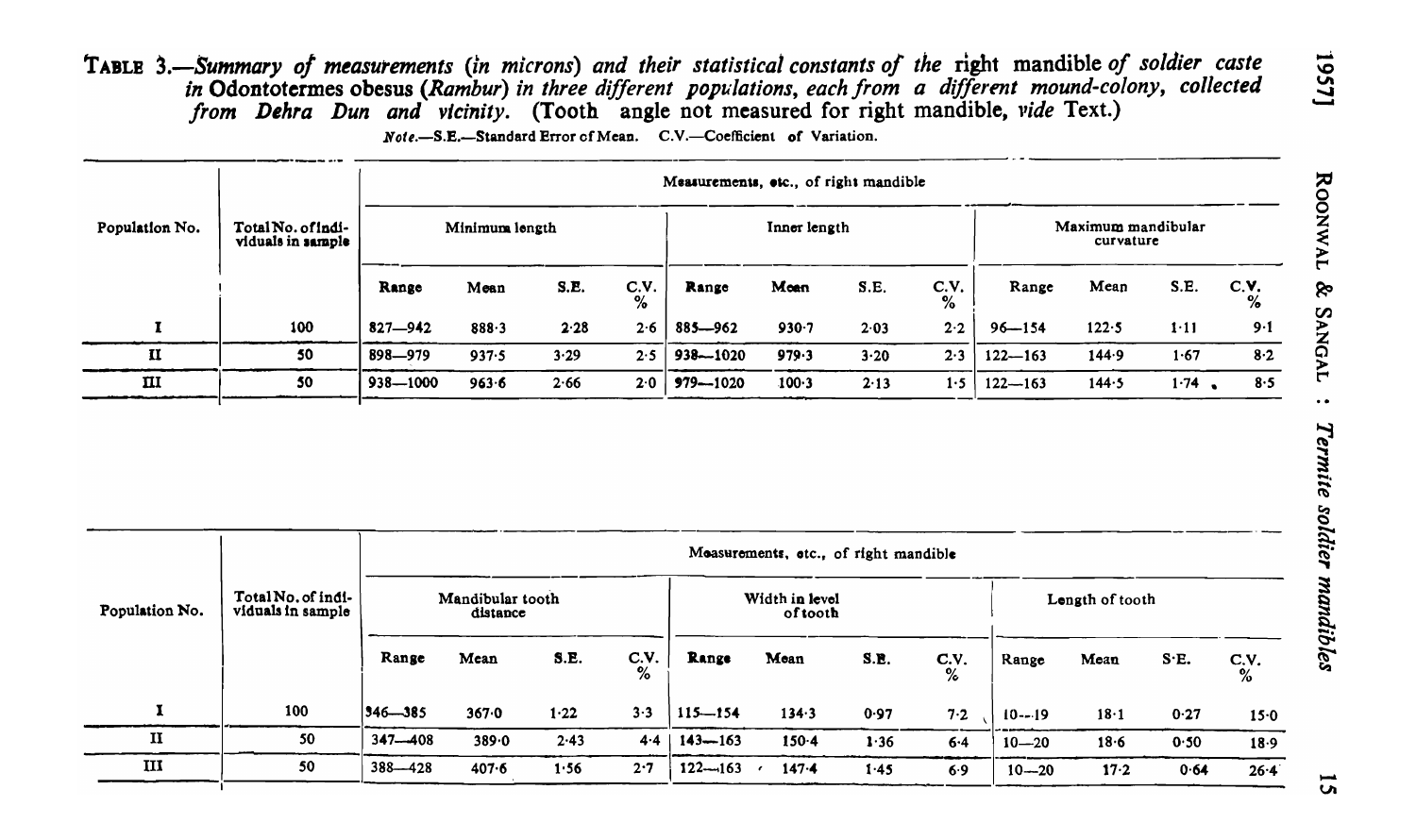TAB!.E *4.-Summary of indices and their statistical constants, etc., of various measurements of the* left mandible *of soldier caste in* Odontotermes obesus *(Rambur) in three different populations, each from a different moundcolony, collected in Dehra Dun and vicinity.* 

Note,-S.E.-Standard Error of Mean. C.V.-Coefficient of Variation.

|                |                                             | Indices, etc., of left mandible |                           |        |                       |               |                           |        |            |  |  |  |  |
|----------------|---------------------------------------------|---------------------------------|---------------------------|--------|-----------------------|---------------|---------------------------|--------|------------|--|--|--|--|
| Population No. | Total number<br>of individuals<br>in sample |                                 | Head-Manbidle<br>Index(A) |        |                       |               | Head-Mandible<br>Index(B) |        |            |  |  |  |  |
|                |                                             | Range                           | Mean                      | S.E.   | C.V.<br>$\frac{1}{2}$ | Range         | Mean                      | S.E.   | $C_{\%}$ . |  |  |  |  |
|                | 100                                         | $0.62 - 0.70$                   | 0.657                     | 0.0018 | 2.8                   | $0.73 - 0.83$ | 0.777                     | 0.0022 | 2.9        |  |  |  |  |
| $\mathbf{I}$   | 50                                          | $0.60 - 0.69$                   | 0.636                     | 0.003  | 3.7                   | $0.68 - 0.78$ | 0.733                     | 0.003  | $3-2$      |  |  |  |  |
| $\mathbf{III}$ | 50                                          | $0.59 - 0.67$                   | 0.624                     | 0.0028 | $3-2$                 | $0.69 - 0.80$ | 0.744                     | 0.0029 | 2.8        |  |  |  |  |

|                |                                             |               |                              |        | Indices, etc., of left mandible |               |                              |        |               |
|----------------|---------------------------------------------|---------------|------------------------------|--------|---------------------------------|---------------|------------------------------|--------|---------------|
| Population No. | Total number<br>of individuals<br>in sample |               | Mandibular Tooth<br>Index(A) |        |                                 |               | Mandibular Tooth<br>Index(B) |        |               |
|                |                                             | Range         | Mean                         | S.E.   | C.V. $\frac{6}{\%}$             | Range         | Mean                         | S.E.   | $C_{\phi_0'}$ |
| I              | 100                                         | $0.33 - 0.40$ | 0.365                        | 0.0015 | $4-1$                           | $0.26 - 0.50$ | 0.365                        | 0.0050 | 13.7          |
| $\blacksquare$ | 50                                          | $0.32 - 0.38$ | 0.349                        | 0.002  | $3 - 7$                         | $0.25 - 0.50$ | 0.340                        | 0.008  | $15 - 8$      |
| Ш              | 50                                          | $0.33 - 0.38$ | 0.356                        | 0.0013 | 2.7                             | $0.29 - 0.50$ | 0.421                        | 0.0082 | 13.7          |

[Voi Vol. 3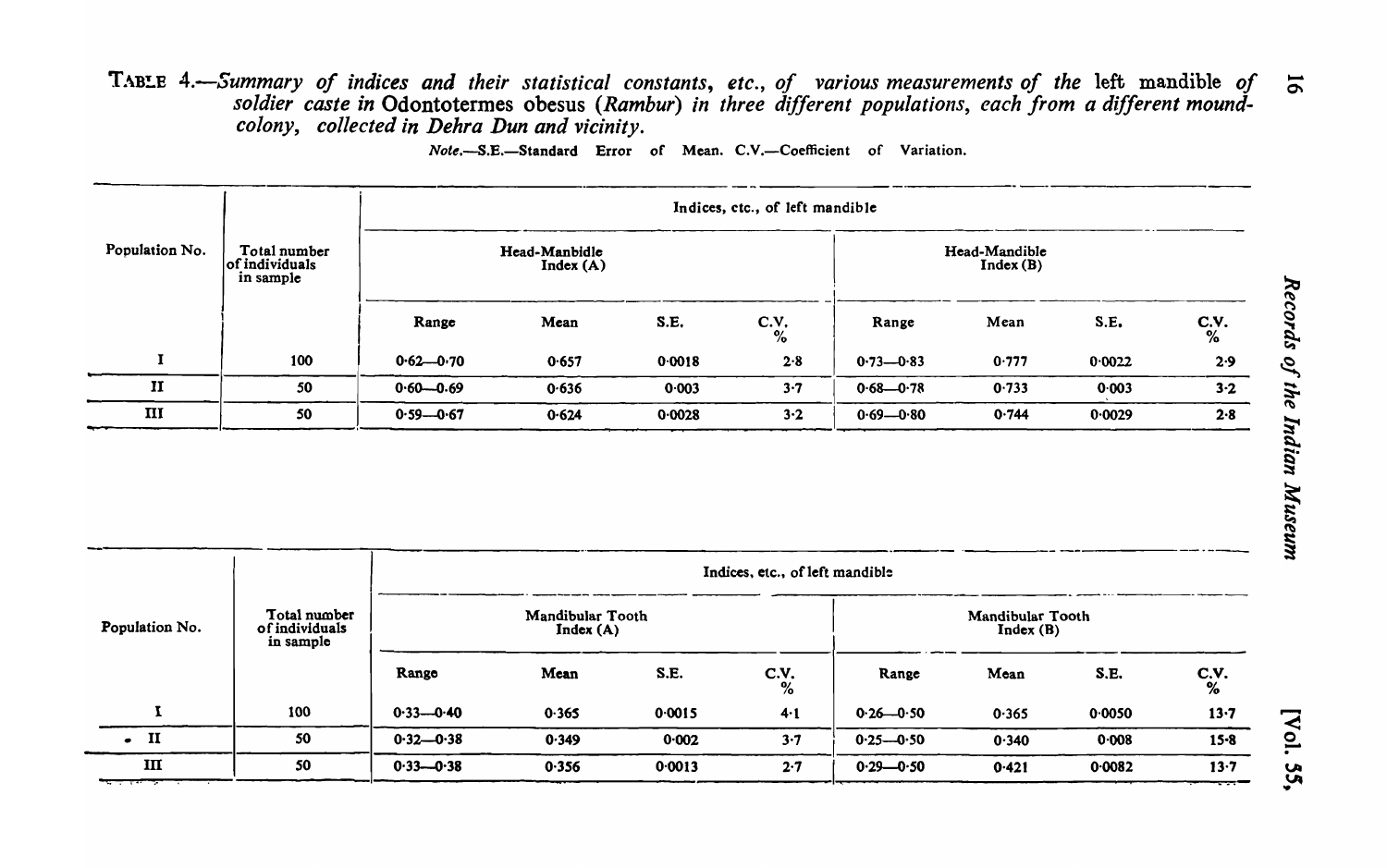# $\Gamma$  TABLE 5.—Summary of indices and their statistical constants, etc., of various measurements of the right mandible of sol-<br>dier caste in Odontotermes obesus (Rambur) in three differnet populations, each from a differen LS/ISZ colony, collected in Dehra Dun and vicinity.

|                |                                              |               |                          |                            | Indices etc., of right mandible |               |                         |        |           |
|----------------|----------------------------------------------|---------------|--------------------------|----------------------------|---------------------------------|---------------|-------------------------|--------|-----------|
| Population No. | 1 otal number<br>of individuals<br>in sample |               | Head-Mandible Index (A). |                            |                                 |               | Head-Mandible Index (B) |        |           |
|                |                                              | Range         | Mean                     | S.E.                       | C.V.<br>%                       | Range         | Mean                    | S.E.   | C.V.<br>% |
|                | 100                                          | $0.60 - 0.72$ | 0.640                    | $\boldsymbol{\omega}$ 0020 | 3·1                             | $0.71 - 0.83$ | 0.756                   | 0.0023 | 3.1       |
| 11             | 50                                           | $0.58 - 0.68$ | 0.621                    | 0.0030                     | 3.9                             | $0.65 - 0.78$ | 0.716                   | 0.0040 | 3.6       |
| П.             | 50                                           | $0.58 - 0.66$ | 0.607                    | 0.0030                     | $3 - 5$                         | $0.68 - 0.78$ | 0.726                   | 0.0032 | 3·1       |

Note.-S.E.-Standard Error of Mean. C.V.-Coefficient of Variation.

|   |                |                                             |               |                            |        |                         | Indices etc., of right mandible |                            |        |                       |
|---|----------------|---------------------------------------------|---------------|----------------------------|--------|-------------------------|---------------------------------|----------------------------|--------|-----------------------|
|   | Population No. | Total number<br>of individuals<br>in sample |               | Mandibular tooth Index (A) |        |                         |                                 | Mandibular tooth Index (B) |        |                       |
|   |                |                                             | Range         | Mean                       | S.E.   | $C_{\%}^{\mathbf{V}}$ . | Range                           | Mean                       | S.E.   | C.V.<br>$\frac{1}{2}$ |
|   |                | 100                                         | $0.37 - 0.42$ | 0.395                      | 0.0012 | $3-0$                   | $0.07 - 0.17$                   | 0.135                      | 0.0025 | 18.3                  |
|   | п              | 50                                          | $0.36 - 0.43$ | 0.397                      | 0.0020 | $-4.2$                  | $0.07 - 0.14$                   | 0.123                      | 0.0030 | 19.5                  |
| N | III            | 50                                          | $0.38 - 0.42$ | 0.408                      | 0.0014 | 2.4                     | $0.06 - 0.16$                   | 0.117                      | 0.0046 | 27.9                  |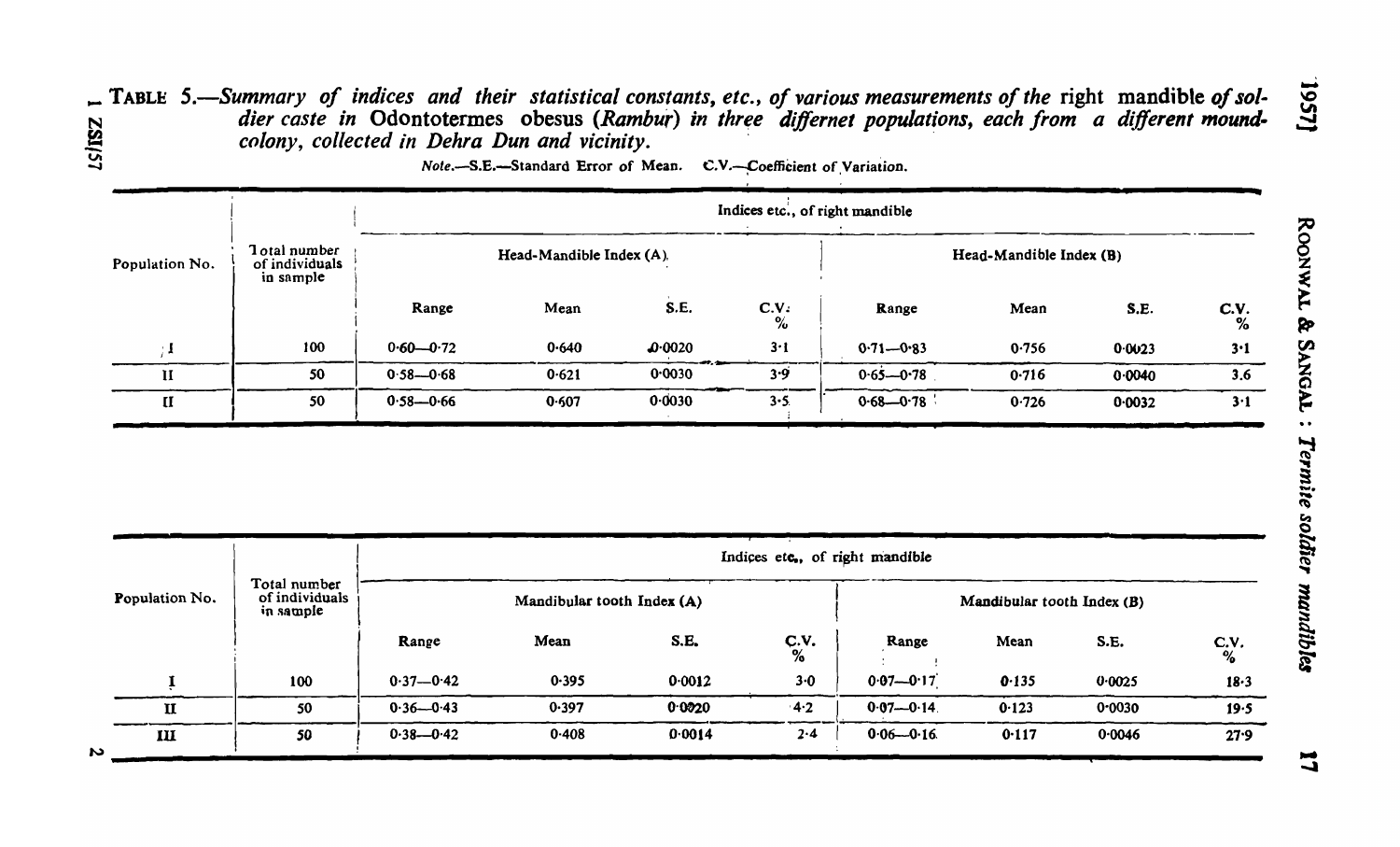[Vol. 55,

TABLE 6.—Means, Standard Deviation and statistical significance of<br>body-measurements of the soldier caste in Odontotermes obesus<br>(Rambur) in three population samples, collected from three differ-<br>ent mounds, in Dehra Dun a

Character.-Head-capsule.

| Note.-1. S.D.-Standard Deviation.                    |
|------------------------------------------------------|
| 2. N.S.— Not significant at 5% level of probability. |
| *-Significant at 5% level of probability.            |
| **-Significant at 1% level of probability.           |
| 5. ***-Significant at 0.1% level of probability.     |

|                                                  |                                             |              |           | Head-capsule (in $\mu$ ) |           |
|--------------------------------------------------|---------------------------------------------|--------------|-----------|--------------------------|-----------|
| Population<br>No.                                | Total number<br>of individuals<br>in sample | Length       |           | Width                    |           |
|                                                  |                                             | Mean         | S.D.      | Mean                     | S.D.      |
| 1                                                | 100                                         | 1388.2       | $35 - 12$ | 1176.0                   | 36.44     |
| $\mathbf{I}$                                     | 50                                          | 1510.6       | 45.61     | 1309.5                   | $36 - 45$ |
| III                                              | 50                                          | $1587 - 3$   | $43 - 28$ | 1328.0                   | 40.60     |
| Significance                                     |                                             | ***          | N.S.      | ***                      | N.S.      |
| Bar<br>diagram<br>at 5% level<br>of probability. |                                             | III > II > I |           | III > II > I             |           |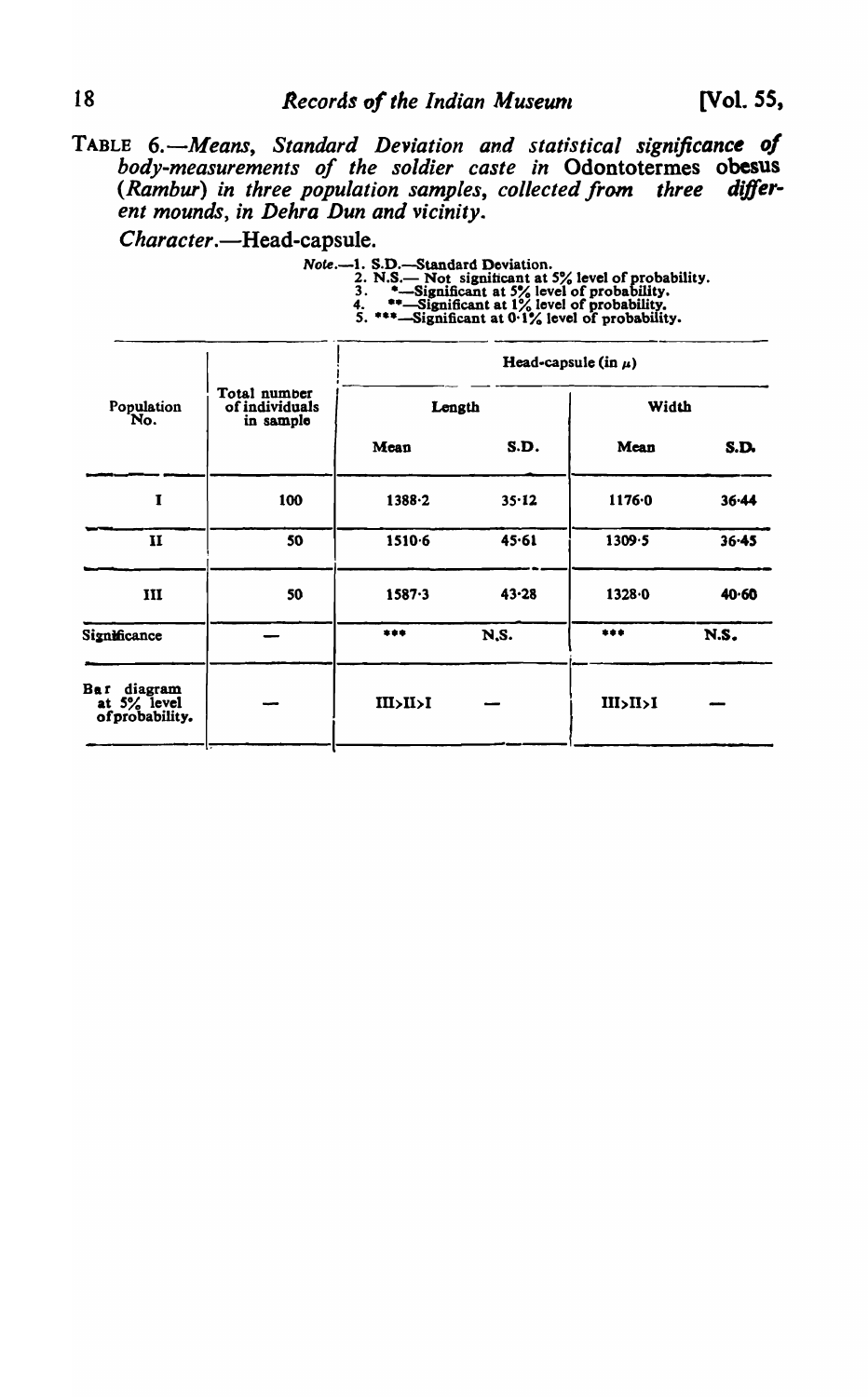- TABLE 7.—Means, Standard Deviations and statistical significance of body-measurements of the soldier caste in Odontotermes<br>obesus (Rambur) in three population samples, collected from three different mounds in Delsey Polic
	- Character.-Left mandible.
	- Note.-1. S.D.-Standard Deviation.
		- 2. N.S.—Not Significant at 5 % level of probability.
		- \*-Significant at 5 % level of probability.  $3<sub>1</sub>$
		- \*\*-Significant at 1 % level of probability.  $\mathbf{4}$ .
		- 5. \*\*\*-Significant at 0.1 % level of probability.

| Population<br>No.                                        |                                            | Left mandible                                         |           |                                         |                          |                                            |           |                                      |           |                  |                 |                                                              |                          |                  |             |
|----------------------------------------------------------|--------------------------------------------|-------------------------------------------------------|-----------|-----------------------------------------|--------------------------|--------------------------------------------|-----------|--------------------------------------|-----------|------------------|-----------------|--------------------------------------------------------------|--------------------------|------------------|-------------|
|                                                          | Total<br>number<br>0f<br>individuals<br>in | Minimum length<br>$(\mu)$                             |           | Inner length<br>$(\mu)$                 |                          | Maximum mandi-<br>bular curvature( $\mu$ ) |           | Mandibular tooth<br>distance $(\mu)$ |           | of tooth $(\mu)$ |                 | Width in level Length of tooth<br>$(\mu)$                    |                          | Tooth<br>angle   |             |
|                                                          | sample                                     | Mean                                                  | S.D.      | Mean                                    | S.D.                     | Mean                                       | S.D.      | Mean                                 | S.D.      | Mean S.D.        |                 | Mean                                                         | S.D.                     | Mean             | S.D.        |
|                                                          | 100                                        | 912.2                                                 | 23.08     | $861 - 1$                               | 19.14                    | 129.3                                      | 13.32     | $314 - 1$                            | $14 - 28$ |                  | $117.6$ 8.22    | 42.7                                                         | 5.95                     | $68.5^\circ$     | $6 - 86$    |
| $\mathbf{I}$                                             | 50                                         | $958 - 3$                                             | 27.55     | $915 - 8$                               | $25 - 79$                | 139.9                                      | $13 - 78$ | 318.5                                | $17 - 35$ |                  | $137.5$ $11.16$ | 46.2                                                         | 7.07                     | $65.2^\circ$     | 6.53        |
| III                                                      | 50                                         | $988 - 7$                                             | $19 - 05$ | 944.9                                   | 20.86                    | $142 - 0$                                  | 13.09     | $336 - 1$                            | $12 - 08$ |                  | $133.3$ $10.57$ | $55 - 6$                                                     | 7.06                     | $65.3^\circ$     | 7.36        |
| Significance                                             | --                                         | $\begin{array}{cc} \bullet\bullet\bullet \end{array}$ | ٠         | ***                                     | $\bullet$                | ***                                        | N.S.      | ***                                  | ٠         | ***              | ۰               | ***                                                          | N.S.                     | $\bullet\bullet$ | <b>N.S.</b> |
| Bar diagram at<br>per cent<br>level of pro-<br>bability. | $\overline{\phantom{a}}$ .                 | $II \rightarrow II \rightarrow I$                     | –         | $II \triangleright II \triangleright I$ | $\overline{\phantom{0}}$ | III > II > I                               | —         | III > II > I                         | -         | II > III > I     |                 | $-$ III $\overline{\phantom{a}}$ II $\overline{\phantom{a}}$ | $\overline{\phantom{m}}$ | I > III II       |             |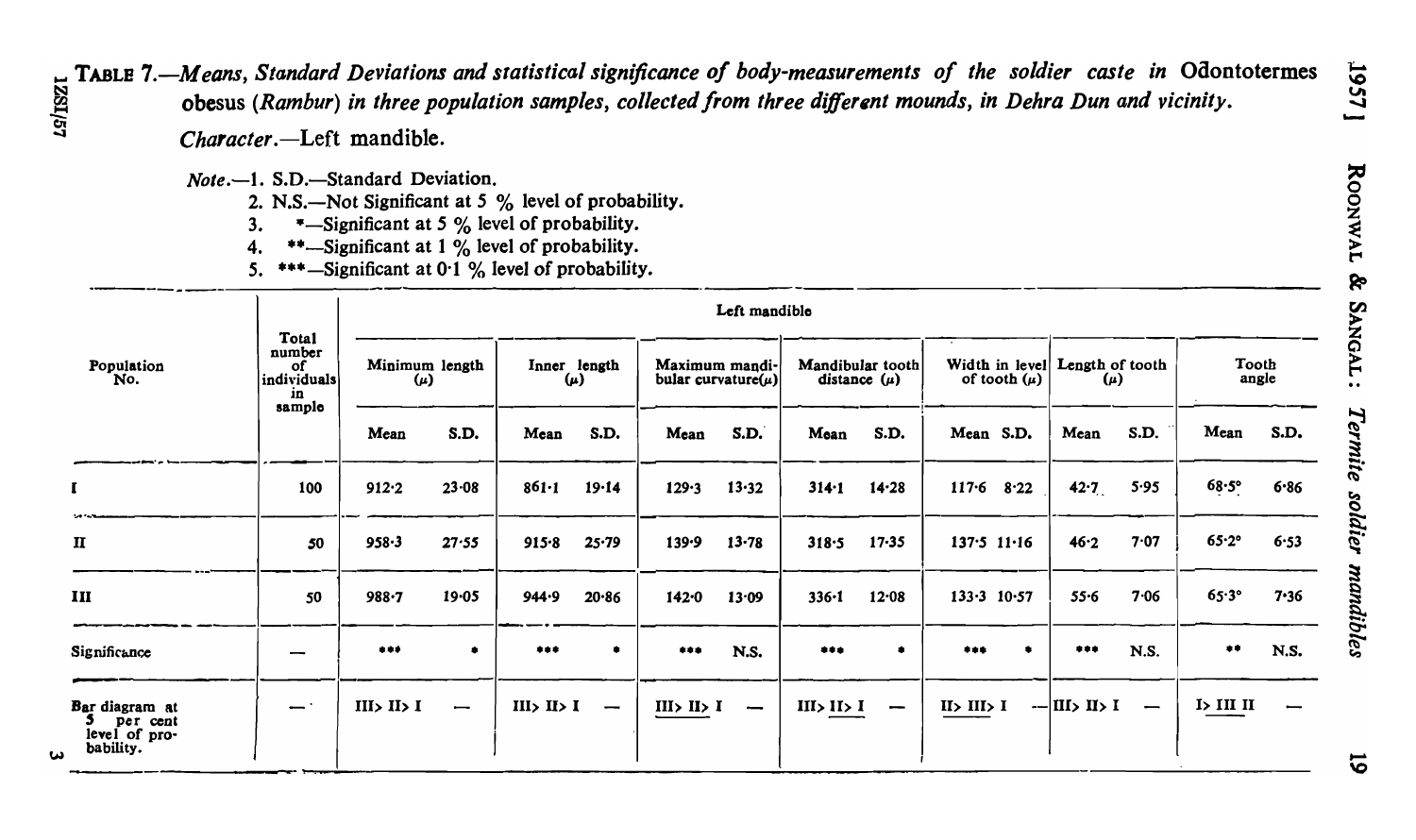TABLE 8.-Means, Standard Deviations and statistical significance of body-measurements of the soldier cast in Odontotermes obesus (Rambur) in three population samples, collected from three different mounds, in Dehra Dun and vicinity. (Tooth angle not measured,  $\hat{vide}$  Text.)

Character.-Right mandible.

Vote.--1. S.D.-Standard Deviation.

2. N.S.—Not Significant at 5 % level of probability.

\*-Significant at 5 % level of probability.  $3.$ 

\*\*-Significant at 1 % level of probability.  $\mathbf{4}$ 

5. \*\*\*-Significant at 0.1 % level of probability.

|                                                          |                                                      |                           |                          |                         |                          |                                           | Right mandible |                                      |                       |                                                                                   |          |                            |       |
|----------------------------------------------------------|------------------------------------------------------|---------------------------|--------------------------|-------------------------|--------------------------|-------------------------------------------|----------------|--------------------------------------|-----------------------|-----------------------------------------------------------------------------------|----------|----------------------------|-------|
| Population<br>No.                                        | Total<br>number<br>of<br>individuals<br>in<br>sample | Minimum length<br>$(\mu)$ |                          | Inner length<br>$(\mu)$ |                          | Maximum mandi-<br>bular curvature $(\mu)$ |                | Mandibular<br>tooth distance $(\mu)$ |                       | Width in level<br>of tooth $(\mu)$                                                |          | Length of tooth<br>$(\mu)$ |       |
|                                                          |                                                      | Mean                      | S.D.                     | Mean                    | S.D.                     | Mean                                      | S.D.           | Mean                                 | S.D.                  | Mean                                                                              | S.D.     | Mean                       | S.D.  |
| $I \cdot$                                                | 100                                                  | 888.3                     | 22.75                    | 930.7                   | 20.28                    | 122.5                                     | $11 - 12$      | 367.0                                | 12.23                 | 134.3                                                                             | $9 - 68$ | 18·1                       | 2.71  |
| $\mathbf{I}$                                             | 50                                                   | 937.5                     | $23 - 23$                | 979.3                   | 22.65                    | 144.9                                     | 11.84          | 389.0                                | 17.19                 | $150 - 4$                                                                         | 9.65     | $18 - 6$                   | 3.51  |
| III                                                      | 50                                                   | $963 - 6$                 | 18.81                    | 1003.0                  | 15.09                    | 144.5                                     | 12.27          | $407 - 6$                            | 11.06                 | $147 - 4$                                                                         | 10.23    | 17.2                       | 4.54  |
| Significance                                             |                                                      |                           | <b>N.S.</b>              |                         | ٠                        |                                           | N.S.           |                                      | $\clubsuit\spadesuit$ | $\begin{array}{cccccccccccccc} \bullet & \bullet & \bullet & \bullet \end{array}$ | N.S.     | N.S.                       | $+ +$ |
| Bar diagram at<br>per cent<br>level of pro-<br>bability. |                                                      | III> II> I                | $\overline{\phantom{0}}$ | III > II > I            | $\overline{\phantom{0}}$ | $I \leq II$ $II \leq I$                   |                | III> II> I                           | --                    | II > III > I                                                                      |          |                            |       |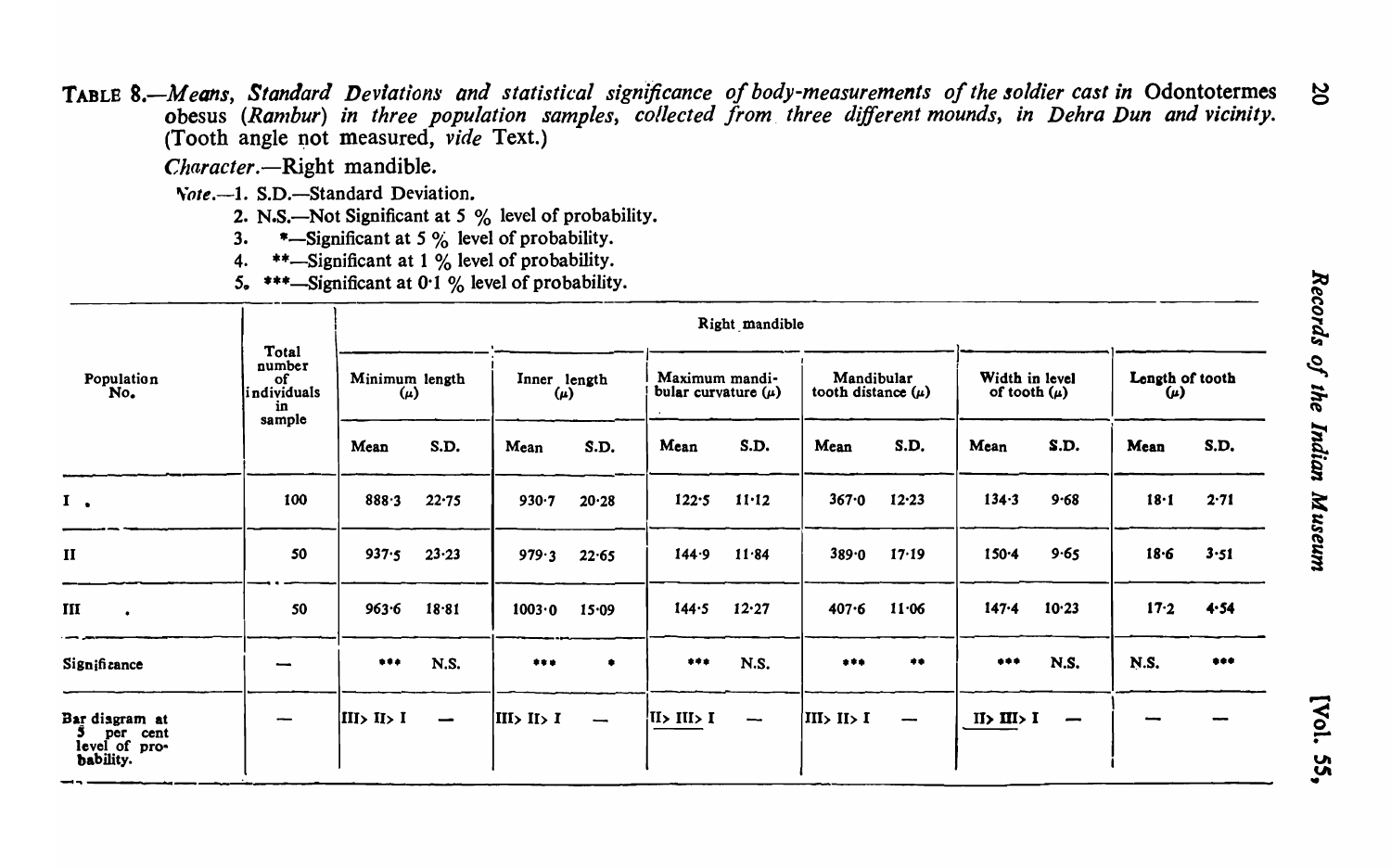TABLE 9.-Summary of the results of indices of the left mandible of the soldier caste in Odontotermes obesus (Rambur) in three population samples, collected from three different mounds, in Dehra Dun and vicinity.

Note.-1. S.D.-Standard Deviation.

- 2. N.S.—Not Significant at 5 % level of probability.
- \*-Significant at 5 % level of probability.  $3.$
- \*\*-Significant at 1 % level of probability.  $4.$
- $5.$ \*\*\*~Significant at 0.1 % level of probability.

|                                                     | Total                                              | Indices of Left Mandible  |                          |                           |                          |                                                              |                          |                                           |                          |  |  |
|-----------------------------------------------------|----------------------------------------------------|---------------------------|--------------------------|---------------------------|--------------------------|--------------------------------------------------------------|--------------------------|-------------------------------------------|--------------------------|--|--|
| Population<br>No.                                   | number<br><b>of</b><br>individuals<br>in<br>sample | Head-Mandible<br>Index(A) |                          | Head-Mandible<br>Index(B) |                          | Mandibular Tooth<br>Index(A)                                 |                          | Mandibular Tooth<br>Index(B)              |                          |  |  |
|                                                     |                                                    | Mean                      | S.D.                     | Mean                      | S.D.                     | Mean                                                         | S.D.                     | Mean                                      | S.D.                     |  |  |
| $\mathbf I$<br>$\bullet$                            | 100                                                | .657                      | .0181                    | .777                      | 0223                     | $-365$                                                       | $-0150$                  | $-365$                                    | 0500                     |  |  |
| $\mathbf{I}$<br>$\bullet$<br>$\bullet$              | 50                                                 | .636                      | 0234                     | $-733$                    | $-0237$                  | .349                                                         | $-0130$                  | $-340$                                    | $-0537$                  |  |  |
| IIJ                                                 | 50                                                 | $\cdot 624$               | .0201                    | .744                      | 0205                     | $-356$                                                       | .0095                    | •421                                      | .0578                    |  |  |
| Significance<br>$\bullet$<br>$\bullet$<br>$\bullet$ |                                                    | 499.                      | N.S.                     | ***                       | <b>N.S.</b>              | $\begin{array}{ccc} \bullet & \bullet & \bullet \end{array}$ | $\clubsuit\spadesuit$    | $\begin{array}{cc} * & * & * \end{array}$ | N.S.                     |  |  |
| Bar diagram at 5 per cent level of probability      | -                                                  | I > II > III              | $\overline{\phantom{a}}$ | I > III > II              | $\overline{\phantom{a}}$ | I > III > II                                                 | $\overline{\phantom{m}}$ | II > I > II                               | $\overline{\phantom{a}}$ |  |  |